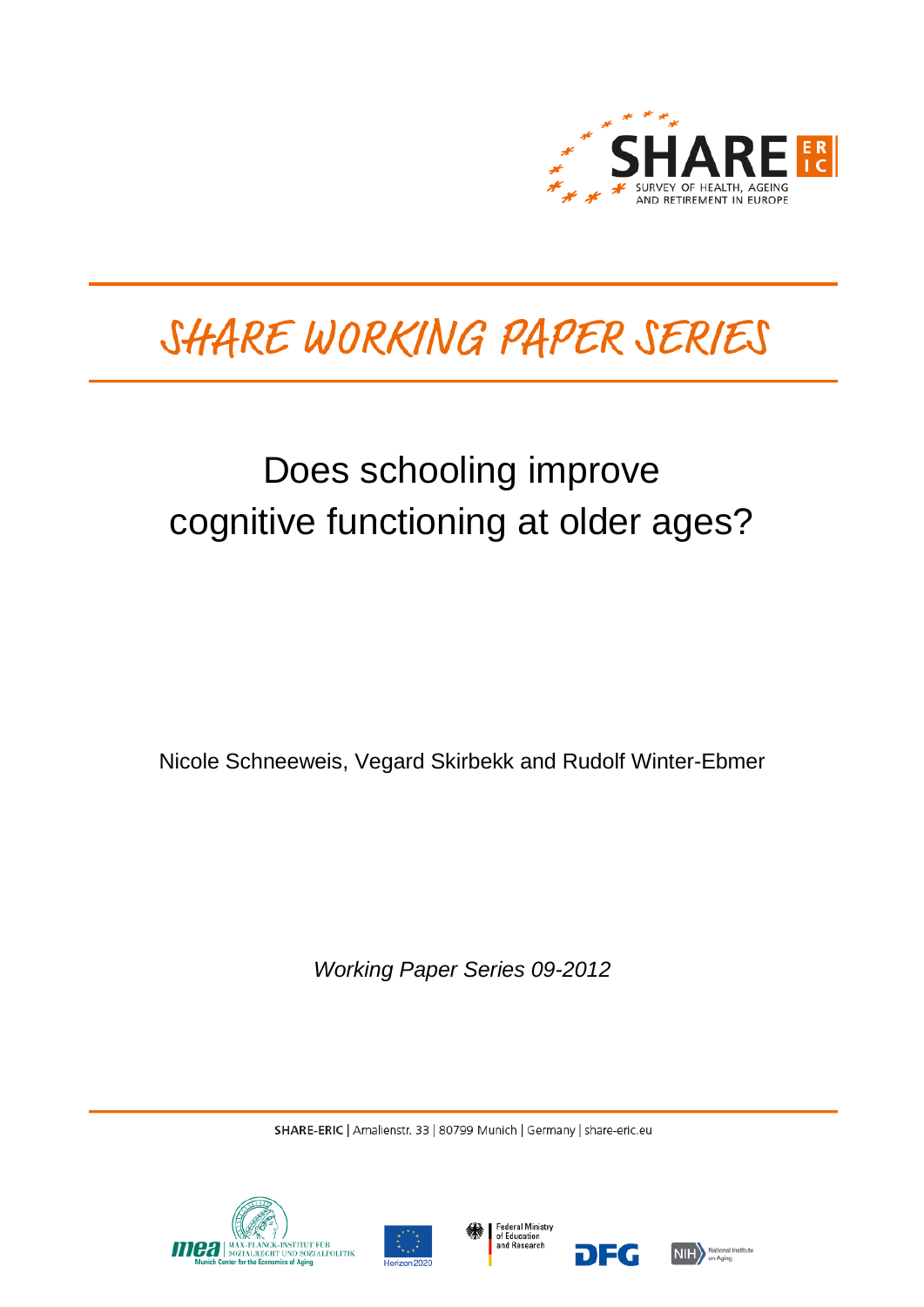## Does schooling improve cognitive functioning at older ages?

Nicole Schneeweis, Vegard Skirbekk and Rudolf Winter-Ebmer<sup>∗</sup>

October 22, 2012

#### Abstract

We study the relationship between education and cognitive functioning at older ages by exploiting compulsory schooling reforms, implemented in six European countries during the 1950s and 1960s. Using data of individuals aged 50+ from the Survey of Health, Aging and Retirement in Europe (SHARE), we assess the causal effect of education on old-age memory, fluency, numeracy, orientation and dementia. We find a positive impact of schooling on memory. One year of education increases the delayed memory score by about 0.3, which amounts to 16% of the standard deviation. Furthermore, for women, we find that more education reduces the risk of dementia.

JEL Classification: I21, J14

Keywords: Compulsory schooling, Instrumental Variables, Education, Cognitive functioning, Memory, Aging, Dementia

<sup>∗</sup> Johannes Kepler University Linz, Department of Economics, Altenbergerstr. 69, 4040, [nicole.schneeweis@jku.at.](mailto:nicole.schneeweis@jku.at) Skirbekk: IIASA, Schlossplatz 1, 2361 Laxenburg, Austria, [skirbekk@iiasa.ac.at.](mailto:skirbekk@iiasa.ac.at) Winter-Ebmer: Johannes Kepler University Linz, Department of Economics, Altenbergerstr. 69, 4040, [rudolf.winterebmer@jku.at,](mailto:rudolf.winterebmer@jku.at) also affiliated with IHS, IZA and CEPR. We would like to thank René Böheim, Taryn Galloway, Bill Butz and Eric Bonsang for useful comments. We thank the Austrian FWF for funding of the "Austrian Center for Labor Economics and the Welfare State". The SHARE data collection has been primarily funded by the EU through the 5th, 6th and 7th framework programme, and the U.S. National Institute of Aging (NIA) and other national Funds, eg. the Austrian Ministries of Science and Social Affairs. We acknowledge support by a Starting Grant of the European Research Council, Grant Agreement 241003-COHORT. The usual disclaimer applies.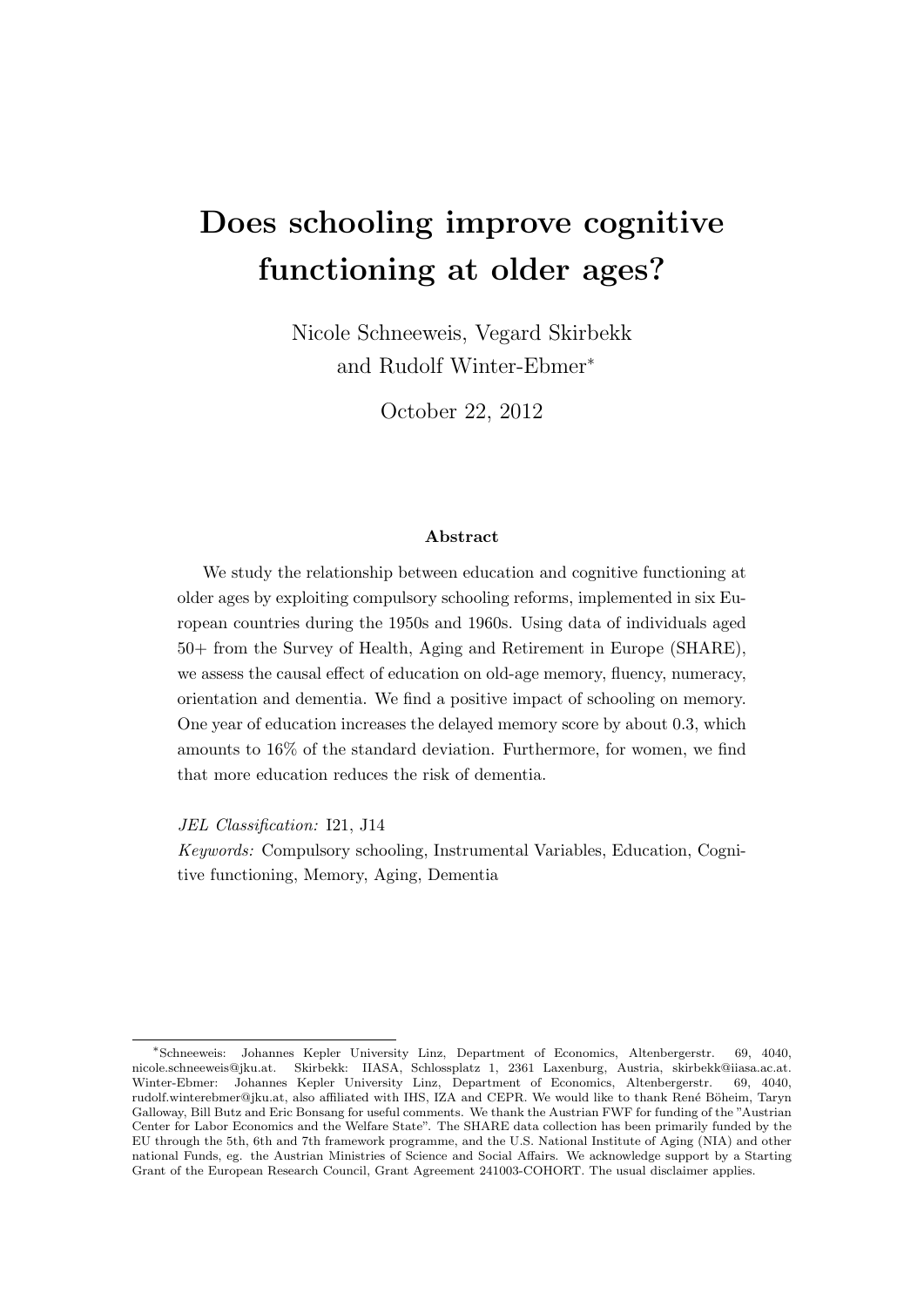#### 1 Introduction

Population ageing in Europe could pose challenges to the sustainability of national social security and health systems. The burden of the demographic change is likely to be determined by age-specific physical health and mental functioning which determines economic activity and dependency status, rather than the demographic age structure per se [\(Sanderson and Scherbov,](#page-31-0) [2005;](#page-31-0) [Skirbekk et al.,](#page-31-1) [2012\)](#page-31-1). Cognitive performance is of growing importance for work productivity and it is likely to affect whether pension reforms aimed to raise the retirement age will be effective [\(OECD,](#page-30-0) [2006;](#page-30-0) [Warr,](#page-32-0) [1994\)](#page-32-0). Mental functioning is also important for elderly's activity levels and well-being [\(Engelhardt et al.,](#page-28-0) [2010;](#page-28-0) [Lindenberger and Ghisletta,](#page-29-0) [2009;](#page-29-0) [Maurer,](#page-30-1) [2011;](#page-30-1) [Schmidt and Hunter,](#page-31-2) [2004\)](#page-31-2). Increases in the share of seniors could worsen average cognition levels and lead to an increase in the incidence of dementia [\(Brookmeyer et al.,](#page-28-1) [2007;](#page-28-1) [Mura et al.,](#page-30-2) [2010;](#page-30-2) [Salthouse,](#page-31-3) [2010\)](#page-31-3), unless cognitive performance among later born cohorts increases sufficiently to offset the negative effects of population ageing on cognitive abilities [\(Nisbett et al.,](#page-30-3) [2012\)](#page-30-3).

Finding ways to improve cognition for new generations of seniors is of central importance to ageing economies. The current study addresses to which extent schooling improves cognitive performance among seniors. It is doubtful whether simple correlations between schooling and cognitive performance can recover causal effects because - as cognitive functioning of individuals is highly correlated across time they may pick up a reverse causation from high cognitive performance in childhood on school attainment. Therefore, we use compulsory schooling reforms implemented in six European countries in the 1950s-1960s as natural experiments to identify the causal impact of schooling on cognitive outcomes at older ages. We use data of individuals born between 1939-1956 who participated in the Survey of Health, Aging and Retirement in Europe (SHARE), a longitudinal survey focusing on living conditions of individuals aged 50+ in several European countries. Instrumental-Variable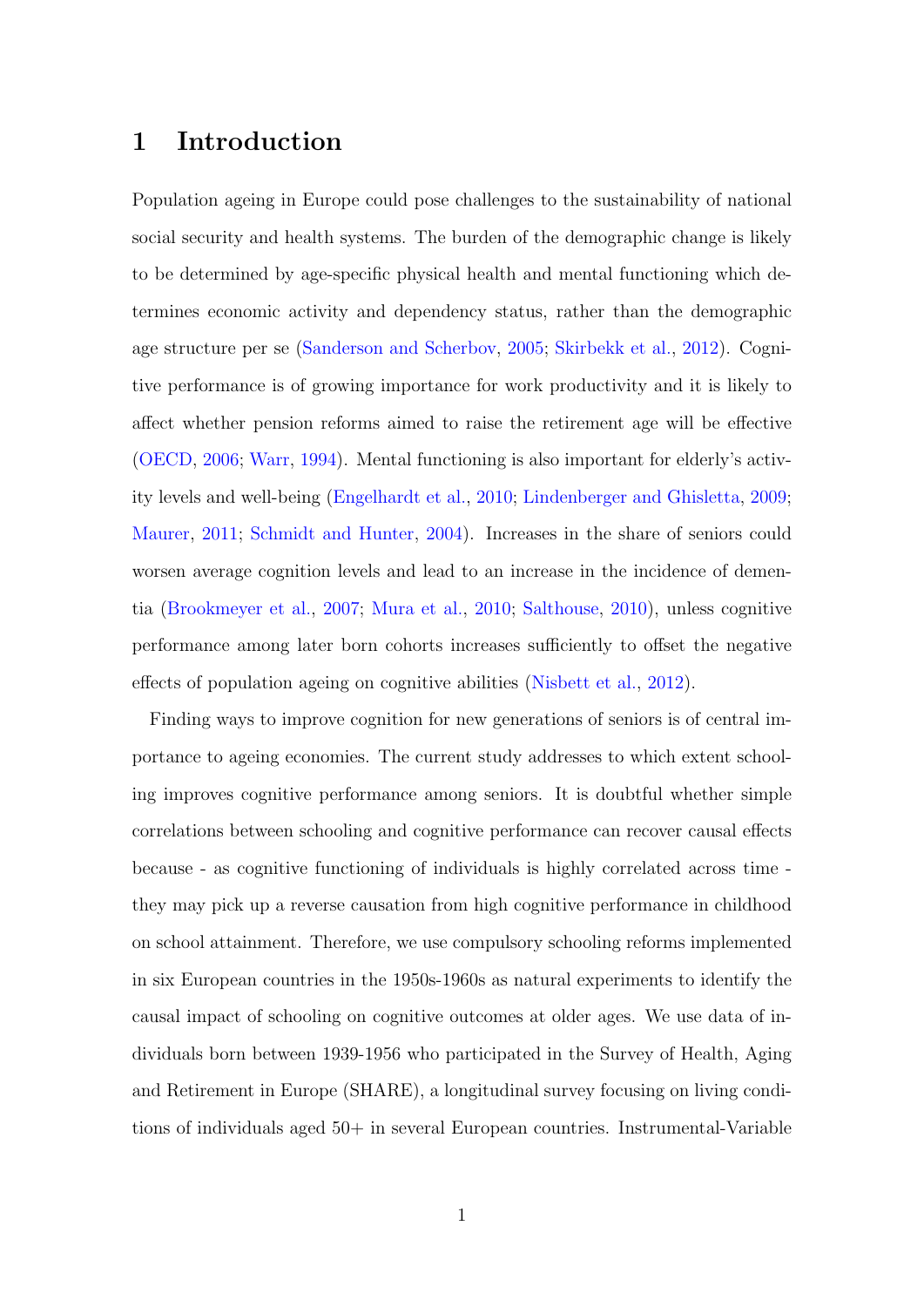regressions are used to identify the impact of schooling on old-age memory, verbal fluency, numeracy, orientation and dementia.

This paper proceeds as follows. Section [2](#page-3-0) gives a literature review on the relationship between education and cognitive functioning. The econometric model is presented in section [3](#page-5-0) and section [4](#page-8-0) describes the data. Section [5](#page-13-0) presents the baseline results, discusses heterogeneities in the effect of schooling on old-age cognition, comprises a sensitivity analysis and discusses possible channels through which schooling might influence cognitive function. Section [6](#page-25-0) concludes.

## <span id="page-3-0"></span>2 Education and Cognitive Functioning

Education has been found to be positively associated with outcomes at older ages, particularly cognition [\(Richards and Hatch,](#page-31-4) [2011;](#page-31-4) [Yount,](#page-32-1) [2008\)](#page-32-1). Although it is well documented that more education is related to better cognition, causal effects are difficult to identify as education is influenced by many unobserved characteristics that influence cognitive outcomes, such as ability, cognitive performance in childhood or the socio-economic characteristics of the home environment [\(Neisser et al.,](#page-30-4) [1997;](#page-30-4) [Nisbett,](#page-30-5) [2009\)](#page-30-5).

Longitudinal studies, controlling for initial ability, show that education and mental activity in youth and adult life are related to a greater cognitive performance [\(Deary](#page-28-2) [et al.,](#page-28-2) [2004;](#page-28-2) Husén and Tuijnman, [1991;](#page-29-1) [Whalley and Deary,](#page-32-2) [2001\)](#page-32-2). Studies of monozygotic twins, in which within-pair variation in education is investigated to find the causal effect of schooling on cognition suggest a positive relationship as well [\(Haworth et al.,](#page-29-2) [2008\)](#page-29-2).

Education can affect cognition through several pathways, including lifestyle choices, health behaviors, social interactions, labor-force participation, types of occupation and brain development [\(Cagney and Lauderdale,](#page-28-3) [2002;](#page-28-3) [Nisbett et al.,](#page-30-3) [2012;](#page-30-3) [Schooler](#page-31-5) [et al.,](#page-31-5) [1999\)](#page-31-5). Studies have shown that the improvements in mental performance fol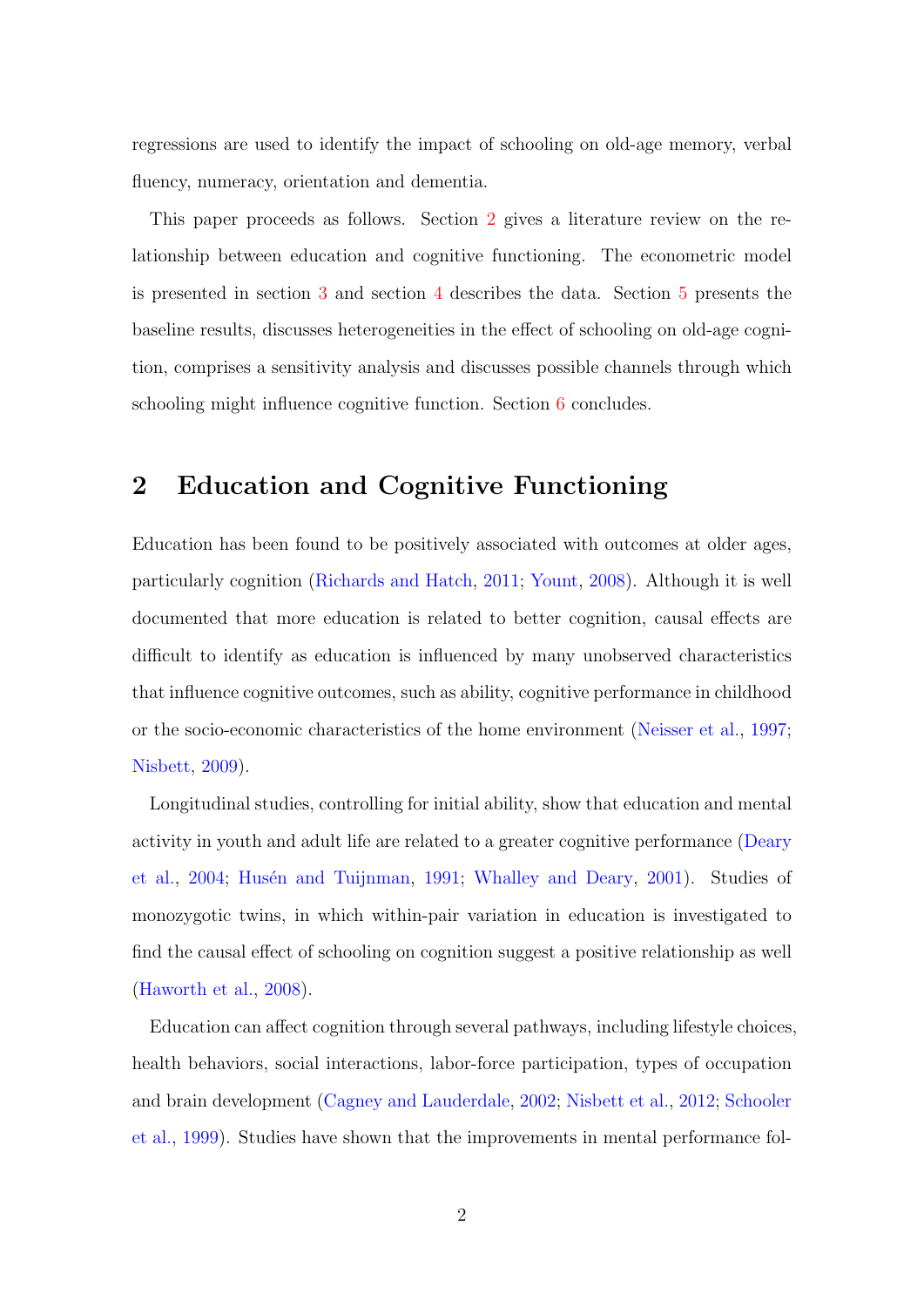lowing training are also related to changes in brain structures, affecting synaptic density, hippocampal volumes and cortical thickness [\(Katzman,](#page-29-3) [1993;](#page-29-3) Mårtensson [et al.,](#page-30-6) [2012\)](#page-30-6).

The education-cognition relationship has also been studied by exploiting natural experiments, such as extensions in mandatory years of education. Variation in individual years of education is used that is not related to innate ability but prescribed by the law. [Brinch and Galloway](#page-27-0) [\(2012\)](#page-27-0) investigated the lengthening of compulsory schooling from 7 to 9 years, which was gradually implemented in Norwegian municipalities between 1955-1972. The authors conclude that the effect of one additional lower secondary school year is a rise in IQ for these young men by 3.7 points, which is similar in magnitude to results from several other studies [\(Cascio and Lewis,](#page-28-4) [2006;](#page-28-4) [Falch and Massih,](#page-28-5) [2011\)](#page-28-5).

Using similar methodologies, two studies exist that focus on the effects of schooling on cognitive outcomes at older ages, i.e. many years after school completion. [Glymour et al.](#page-29-4) [\(2008\)](#page-29-4) exploit state compulsory schooling laws in the United States between 1907 and 1961. The mandatory schooling laws in the United States had only little effect on completed education; one additional year of compulsory schooling increased actual years of education only by around 0.04 years. However, Separate-Sample Instrumental-Variables estimates show significant effects of education on memory scores but not on mental status.

[Banks and Mazzonna](#page-27-1) [\(2012\)](#page-27-1) investigate the reform of compulsory schooling in England in 1947, where the minimum school-leaving age was raised from 14 to 15. Based on the analysis of data on English seniors from the English Longitudinal Study on Ageing (ELSA), the authors find that education increases old-age memory scores for males and females and executive functioning for English males.

We conduct an analysis using data of European seniors from the Survey of Health, Aging and Retirement in Europe (SHARE). We exploit compulsory schooling reforms in the 1950s-1960s in Austria, the Czech Republic, Denmark, France, Ger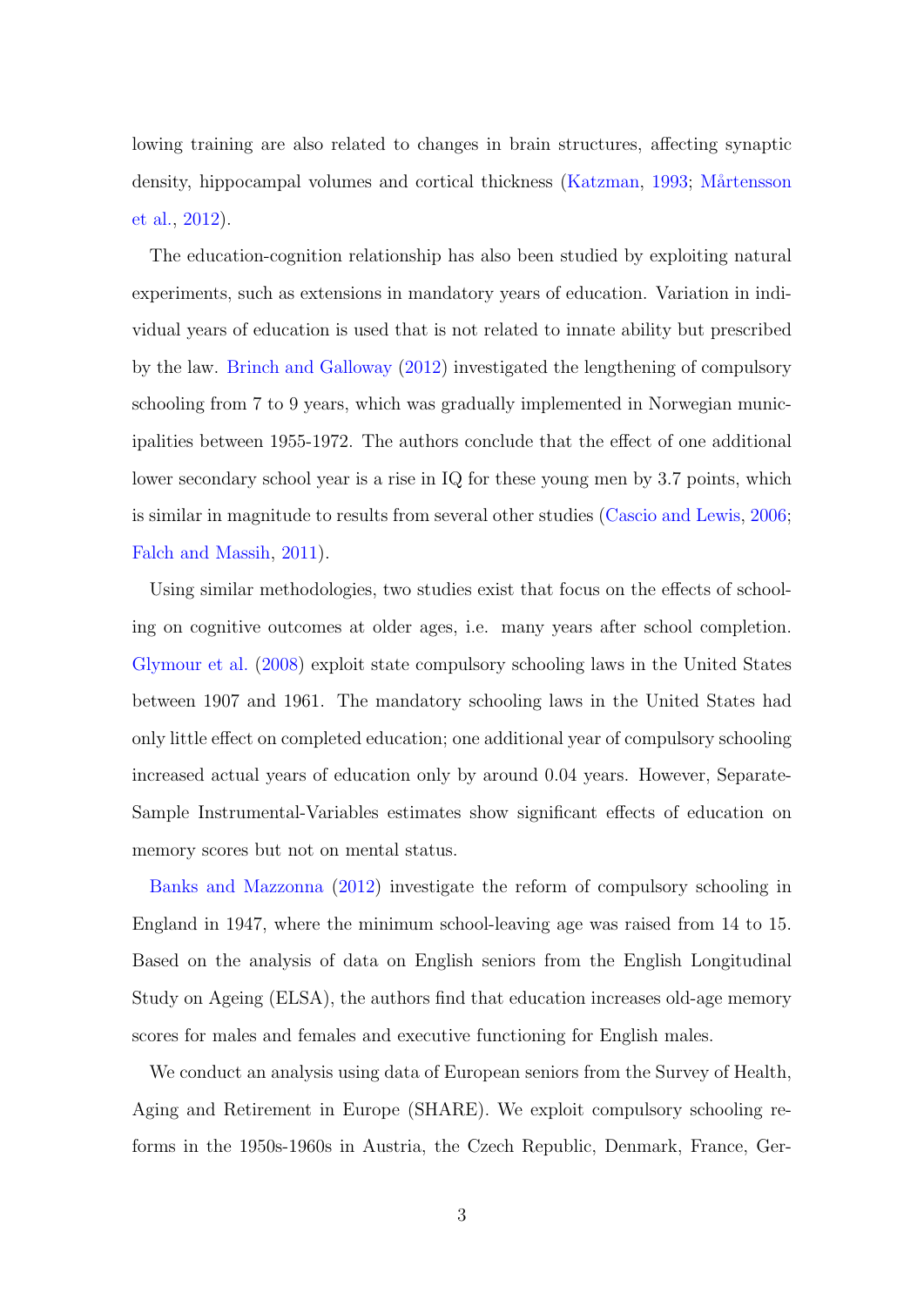many and Italy. The multi-country set-up and the gradual implementation of the lengthening of mandatory schooling in the different countries allows us to control for cohort-fixed effects in the empirical specification. This is important, since the level of compulsory schooling is assigned to individuals based on birth years and agegroups differ in their cognitive performance. Furthermore, while the other studies focus on a limited set of outcome variables, our study is more comprehensive since we investigate immediate and delayed memory, verbal fluency and numeracy on the one hand and variables capturing basic cognitive function, such as orientation to date and the chronic condition dementia, on the other hand.

## <span id="page-5-0"></span>3 Empirical Strategy

To identify the causal effect of education on cognitive outcomes many years after school completion, we use the exogenous variation in individual years of schooling induced by compulsory schooling reforms in 6 European countries (Austria, the Czech Republic, Denmark, France, Germany and Italy). Within each country, we relate the variation in cognitive outcomes of different cohorts to their education level, which differs because individuals experienced different lengths of compulsory schooling. Our Instrumental Variable is the number of compulsory schooling years given by law, which varies over cohorts within each country and across countries for any given cohort. The variation over cohorts and countries allows us to control for country-fixed effects as well as cohort-fixed effects. Country-fixed effects estimations filter out unobserved characteristics that are shared by all individuals in a given country. Similarly, cohort-fixed effects capture effects on cognition that are shared by all individuals born in given year or similarly have the same age at the time of the interviews. Furthermore, within each country we capture trends over cohorts or age-effects in cognition with country-specific linear trends.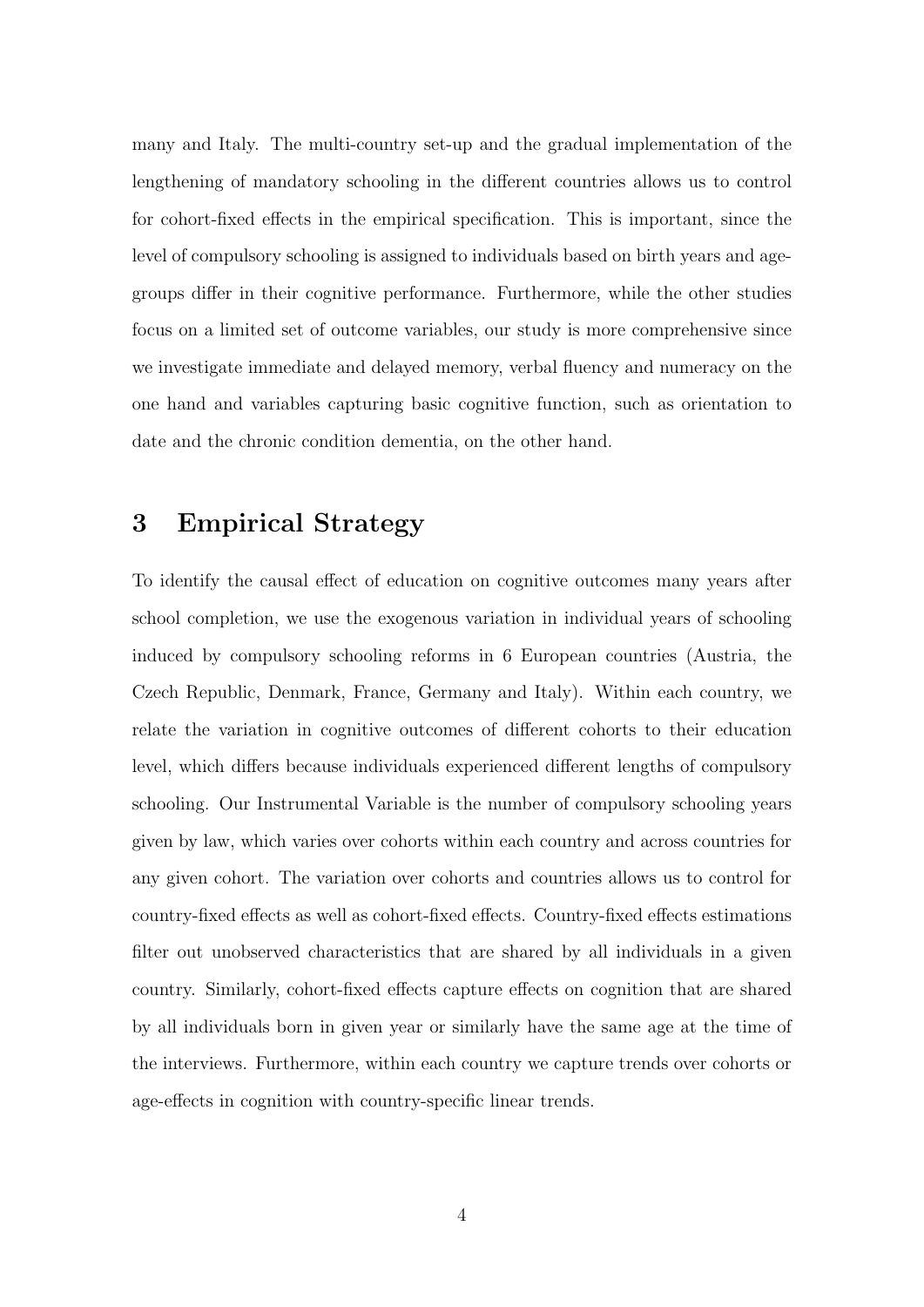We estimate the following two equations

<span id="page-6-1"></span>
$$
Y_{ick} = \beta_0 + \beta_1 Edu_{ick} + \beta_2 \mathbf{X}_{ick} + \beta_3 Country_c + \beta_4 Cohort_k + \beta_5 CTrend_{ck} + \epsilon_{ick} \tag{1}
$$

<span id="page-6-2"></span>
$$
E du_{ick} = \alpha_0 + \alpha_1 Comp_{ck} + \alpha_2 \mathbf{X}_{ick} + \alpha_3 Country_c + \alpha_4 Cohort_k + \alpha_5 CTrend_{ck} + \nu_{ick} (2)
$$

where  $Y_{ick}$  is the dependent variable capturing cognitive achievement of individual i in country c of birth cohort k.  $Edu_{ick}$  is the number of years the individual spent in education and  $\mathbf{X}_{ick}$  is a vector of control variables. Country<sub>c</sub> and Cohort<sub>k</sub> refer to country and cohort-fixed effects and  $CTrend_{ck}$  capture country-specific linear trends in birth cohorts.[1](#page-6-0)

Since  $\epsilon_{ick}$  might be correlated with education, we estimate equation [\(1\)](#page-6-1) by Two Stage Least Squares (2SLS), instrumenting individual years of education with  $Comp_{ck}$ , the compulsory years of schooling in the respective country and cohort. Equation [\(2\)](#page-6-2) is the first stage equation and shows the impact of compulsory schooling on individual years of education.

As discussed above, in Equation [1,](#page-6-1) we control for unobservable characteristics affecting cognition that differ between countries (country-fixed effects) and among different birth cohorts over all countries (cohort-fixed effects). Within each country we control for cohort (or age) trends in cognitive performance since trends in cognition might differ between the different countries. These trends are country-specific and should account for societal changes that either evolve slowly over time (like reading habits or changes in health systems) or change at once (like the introduction of TV in a country) but exert an influence on all persons regardless of their cohort and age.

An Instrumental-Variables strategy is *internally valid* if the instrument is randomly assigned, i.e. individuals before and after the reforms do not differ, and if the

<span id="page-6-0"></span><sup>&</sup>lt;sup>1</sup>The vector  $\mathbf{X}_{ick}$  includes a female dummy variable, an indicator variable of whether a person is born abroad, indicators for the interview year and some control variables for the quality of the interview session (interviewers perception of whether something may have impaired the respondents' performance on the tests and whether another person was present during the interview).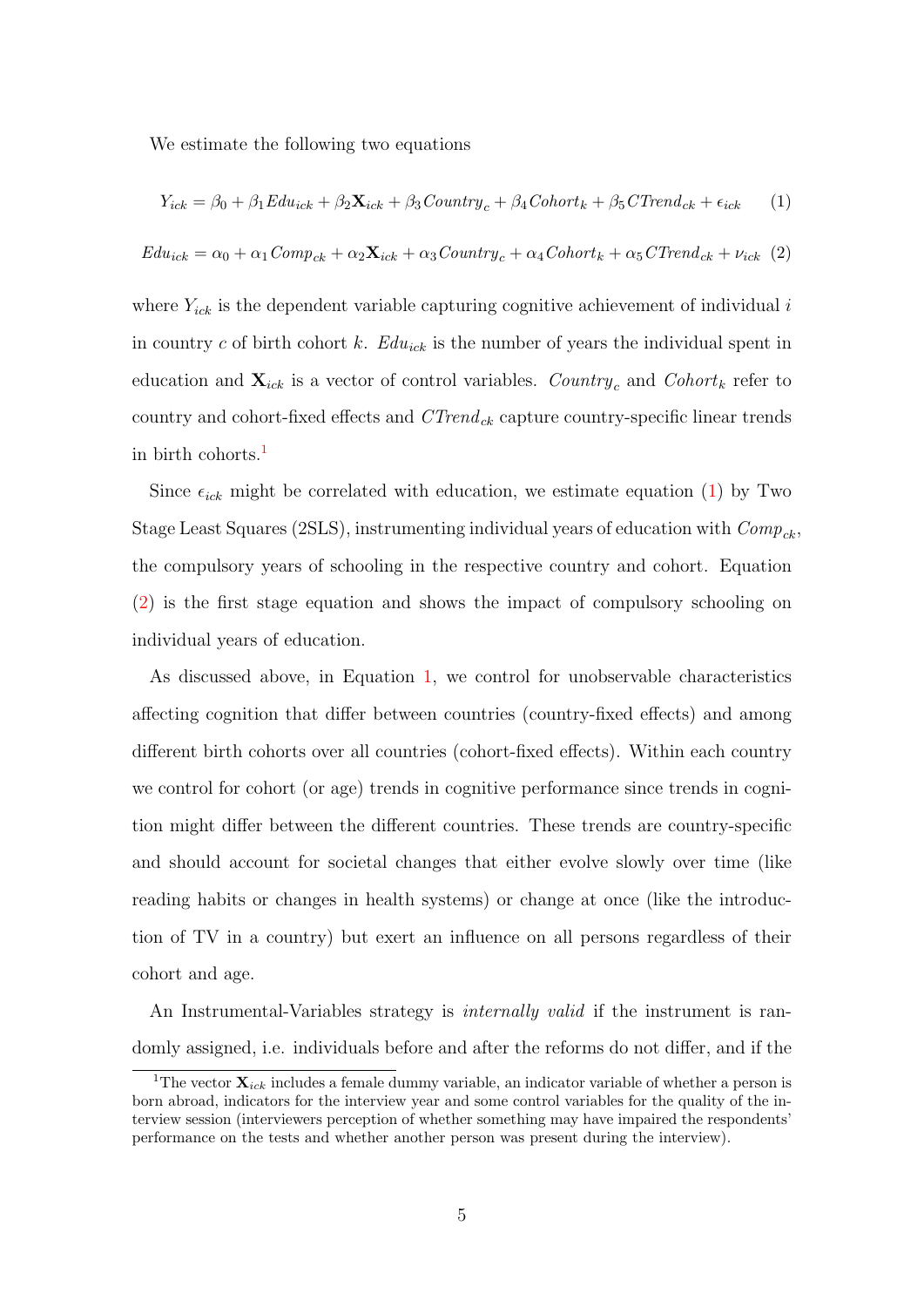exclusion restriction is fulfilled, i.e. the instrument influences cognitive outcomes only via the impact on years of education [\(Angrist et al.,](#page-27-2) [1996\)](#page-27-2). We are confident that compulsory schooling satisfies these conditions, in particular in combination with the fixed-effects approach.

However, the identifying assumptions become more plausible when the width of the window around the pivotal cohort, i.e. the first cohort affected by the new level of compulsory schooling, is small. This means the comparison between individuals assigned to the new mandatory schooling obligations and individuals not assigned to the new regulations is local. Smaller windows have the advantage that comparisons are more likely valid and the disadvantage that sample sizes get smaller. Therefore, we estimate our model with different samples based on different widths of windows around the pivotal cohort (10 years prior and 10 years after the pivotal cohort,  $\pm 7$ years as well as  $\pm 5$  years).

Concerning the *external validity* of our estimates, we again refer to [Angrist et al.](#page-27-2) [\(1996\)](#page-27-2) and interpret our estimates as Local Average Treatment Effects, i.e. the effect of years of education on cognitive outcomes for those individuals who were actually influenced and changed their behavior due to the compulsory schooling reforms. Those individuals with a strong preference for higher education might not have been influenced by these reforms. Therefore, our estimates might not apply to the whole population but to those individuals at the bottom of the education distribution.

Table [1](#page-8-1) lists the countries and reforms we consider in this paper, presenting the time of the reform, the changes in years of mandatory schooling prescribed by law, the implied changes in the mean school-leaving ages as well as the pivotal cohort, i.e. the first cohort potentially affected by the reforms. For a short description of each reform and the explanation of the choice of the pivotal cohorts see the Appendix.

Several studies have investigated mandatory schooling reforms in Europe. [Brunello](#page-28-6) [et al.](#page-28-6) [\(2009\)](#page-28-6) investigated compulsory schooling reforms in 12 European countries and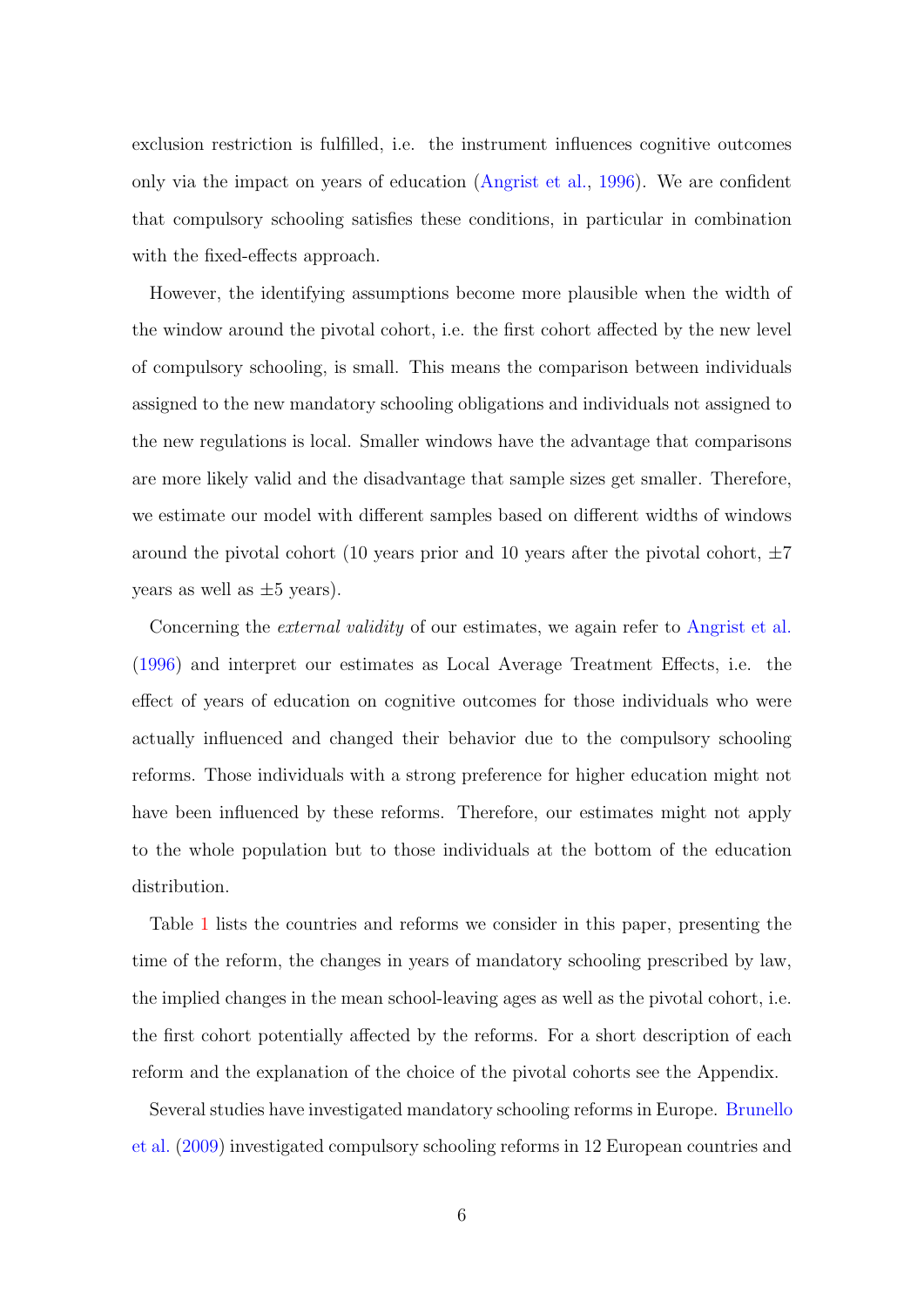| Country                     | Reform  | Mandatory years<br>of schooling | School-<br>leaving age | Pivotal<br>cohort |
|-----------------------------|---------|---------------------------------|------------------------|-------------------|
| Austria                     | 1962/66 | 8 to 9                          | 14 to 15               | 1951              |
| Czech Republic              | 1960    | 8 to 9                          | 14 to 15               | 1947              |
| Denmark                     | 1958    | 4 to 7                          | 11 to $14$             | 1947              |
| France                      | 1959/67 | 8 to 10                         | 14 to 16               | 1953              |
| Germany:                    |         |                                 |                        |                   |
| Northrhine-Westphalia       | 1967    | 8 to 9                          | 14 to 15               | 1953              |
| Hesse                       | 1967    | 8 to 9                          | 14 to 15               | 1953              |
| <i>Rhineland-Palatinate</i> | 1967    | 8 to 9                          | 14 to 15               | 1953              |
| Baden-Wuerttemberg          | 1967    | 8 to 9                          | 14 to 15               | 1953              |
| Italy                       | 1963    | $5 \text{ to } 8$               | 11 to $14$             | 1949              |

<span id="page-8-1"></span>Table 1: Compulsory Schooling Reforms

found that education increases wages and reduces wage inequality. Furthermore, [Fort et al.](#page-29-5) [\(2011\)](#page-29-5) used the reforms to investigate the relationship between education and fertility decisions and [Brunello et al.](#page-28-7) [\(2011\)](#page-28-7) and [Brunello et al.](#page-28-8) [\(2012,](#page-28-8) [forthcoming\)](#page-28-8) study the effects of education on health and the body mass index.

#### <span id="page-8-0"></span>4 Data

We pool data of individuals participating either in the first, in the second or in both waves of the Survey of Health, Ageing and Retirement in Europe (SHARE). We primarily use cognitive tests obtained in wave 1 (interviews in 2004/05) to avoid distortions by any retest effects. A retest effect represents a test bias that results from having done the same or a similar test in a previous wave of the survey. This includes the recognition of test questions, a shorter "warm-up" phase, the familiarity with the test situation, fewer procedural errors and less nervousness during the testing [\(Salthouse,](#page-31-3) [2010;](#page-31-3) [Thorvaldsson et al.,](#page-31-6) [2006\)](#page-31-6). Only for information about dementia, which is not based on testing but a chronic disease that has to be diagnosed by a doctor and thus not susceptible to a retest bias, we are using wave  $2<sup>2</sup>$  $2<sup>2</sup>$  For those

<span id="page-8-2"></span><sup>2</sup>Dementia was not asked in wave 1 of SHARE.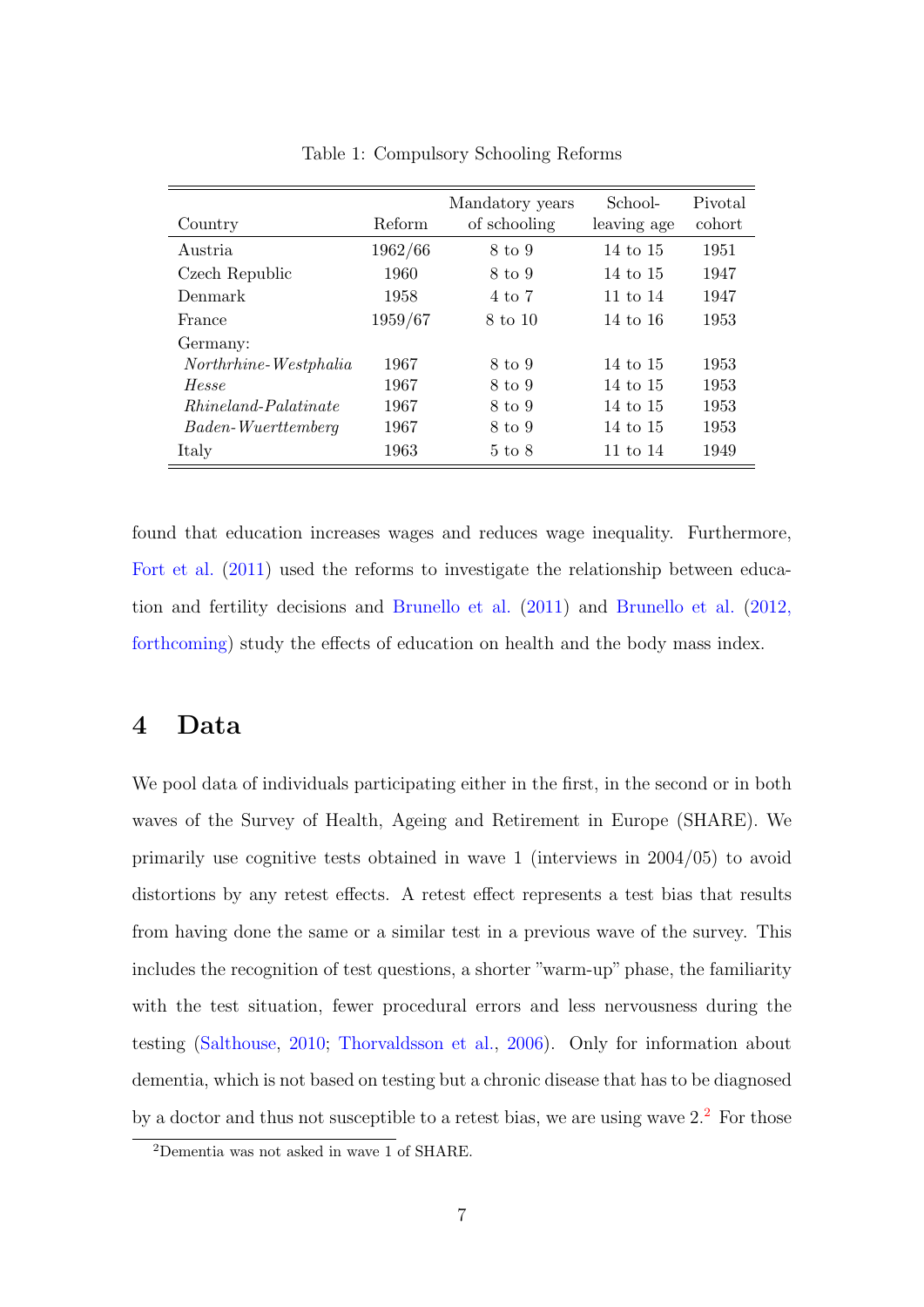respondents with missing cognitive tests in the first wave, we use data from wave 2 (the interview in 2006/07). We also include records of individuals only interviewed in the first wave or the second wave. The longitudinal individuals represent roughly 39% of our sample, while around 18% participated only in the first wave and dropped out afterwards and around  $43\%$  $43\%$  $43\%$  joined the survey at the time of the second wave.<sup>3</sup>

We use only records of individuals aged 45 or above who were born in the country of residence or migrated before the age of five to ensure that they went to school in the host country at least at the early stages of their school career, i.e. when they were eligible for the changes induced by the compulsory schooling reforms.<sup>[4](#page-9-1)</sup> We select a baseline sample of individuals born between 1939 and 1956, just a few years around the pivotal cohorts. We exclude records with missing information on our key variable, the number of years of education. This information is missing or can not be calculated from the educational attainment categories for 141 out of 9,820 individuals. From our baseline data-set of 9,679 respondents, we gradually reduce the samples around the reforms in each country to individuals born up to 10 years before and after (Sample 10), 7 years before and after (Sample 7) as well as 5 years before and after each pivotal reform cohort (Sample 5). The final samples consist of 8,994, 7,023 and 5,387 respondents, respectively.

We measure educational attainment with individual years of education. While the second wave of SHARE provides information on the number of years spent in full time education, in the first wave the respondents were asked about their educational degrees. Thus, we use the second wave information on years of schooling for all individuals that participated in the second wave. For those individuals who only participated in the first wave, we calculate their years of education using countryspecific conversion tables provided by SHARE.

<span id="page-9-0"></span><sup>&</sup>lt;sup>3</sup>Sample attrition between the two waves of SHARE is no problem in our study because all individuals that appear at least once in the survey are included in our sample.

<span id="page-9-1"></span><sup>&</sup>lt;sup>4</sup>While the survey was targeted at individuals aged  $50+$  only, cohabiting partners in the same household were interviewed even if they were younger at the time of the interview.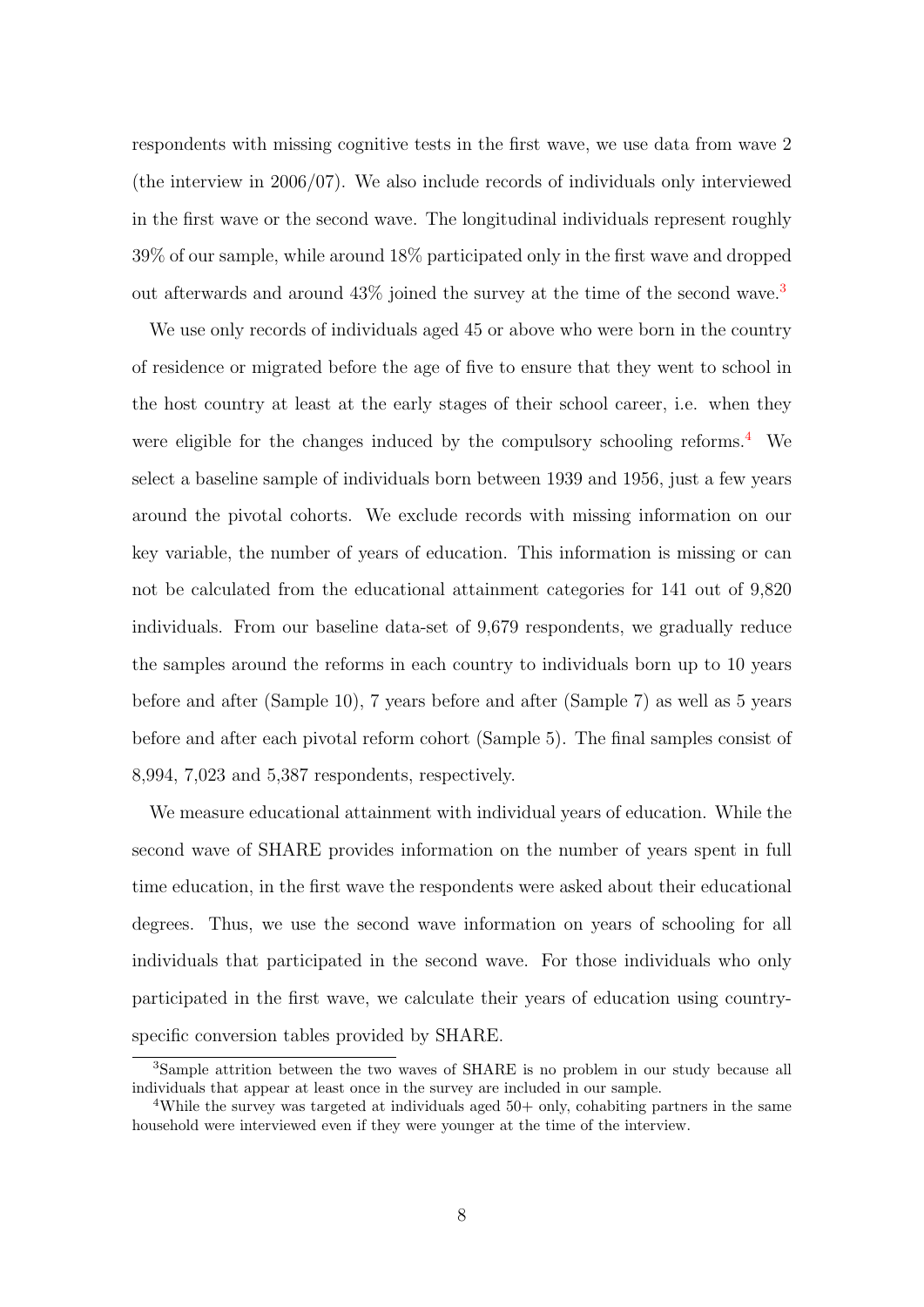<span id="page-10-0"></span>

|                |        |       |       | Years of Education    | Memory    |      |                 | Numeracy       | $O$ rientation $\overline{\phantom{a}}$                                                                                                                            | Dementia |       |
|----------------|--------|-------|-------|-----------------------|-----------|------|-----------------|----------------|--------------------------------------------------------------------------------------------------------------------------------------------------------------------|----------|-------|
| Country        | Female | Age   |       | individual compulsory | immediate |      | delayed Fluency | Good numeracy  | Good orientation                                                                                                                                                   |          | Obs   |
| Austria        | 0.56   | 58.28 | 10.76 | 8.21                  | 5.55      | 3.99 | 23.23           | 3.82 / 0.71    | 3.87 / 0.89                                                                                                                                                        | 0.0027   | ,033  |
| Czech Republic | 0.56   | 58.88 | 1.96  | 8.58                  | 5.35      | 3.64 | 20.39           | / 0.62<br>3.67 | / 0.88<br>3.83 <sub>1</sub>                                                                                                                                        | 0.0039   | 1,803 |
| Denmark        | 0.52   | 57.28 | 12.04 | 5.79                  | 5.91      | 4.69 | 23.69           | 3.72 / 0.57    | / 0.90<br>3.88                                                                                                                                                     | 0.0031   | 1,844 |
| France         | 0.54   | 56.97 | 12.04 | 8.45                  | 5.17      | 3.73 | 22.20           | / 0.53<br>3.45 | / 0.89<br>3.81                                                                                                                                                     | 1.0034   | .,924 |
| Germany        | 0.53   | 57.62 | 13.46 | 8.16                  | 5.91      | 4.29 | 23.51           | / 0.76<br>4.00 | / 0.92<br>3.89                                                                                                                                                     | 100.7    | 920   |
| Italy          | ).55   | 58.25 | 8.78  | 6.08                  | 4.79      | 3.30 | 16.11           | 3.15 / 0.32    | 3.88 / 0.90                                                                                                                                                        | 1.0017   | 2,155 |
|                | 0.54   | 57.87 | 11.3  | 7.39                  | 5.37      | 3.88 | 21.02           | 3.57 / 0.55    | 3.86 / 0.89                                                                                                                                                        | 0.0029   | 9,679 |
|                |        |       |       |                       |           |      |                 |                | Norrey. Sample includes individuals born 1930-1956, participating in the first ease of SHARR who reported their vears of education who were 45+ at the time of the |          |       |

NOTES: Sample includes individuals born 1939-1956, participating in the first/second wave of SHARE, who reported their years of education, who were 45+ at the time of the<br>interview, who were born in the country or migrated NOTES: Sample includes individuals born 1939-1956, participating in the first/second wave of SHARE, who reported their years of education, who were 45+ at the time of the interview, who were born in the country or migrated before age 5. Gender, age and years of education are available for all 9,679 respondents. The memory scores are missing for around 1.3% of the sample, fluency is missing for 1.8%, numeracy for 0.7%, orientation for 0.4% and dementia was only asked in the second wave of SHARE, and is only available for 7,944 out of 7,960 respondents.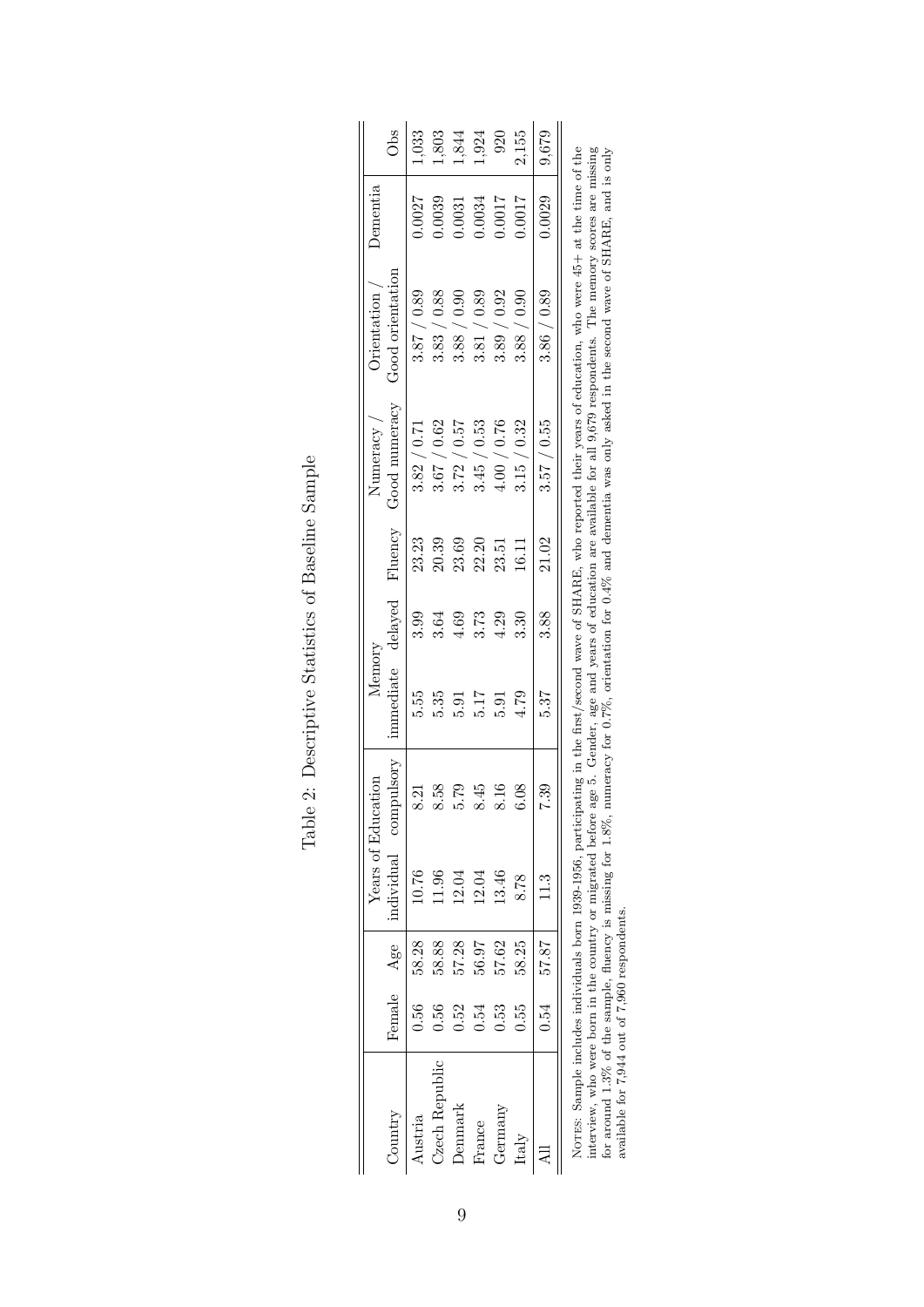Table [2](#page-10-0) reports descriptive statistics on key variables in the sample used for the baseline estimations, the sample consisting of birth cohorts born 1939-1956. A bit more than half of the sample is female and the mean age is around 58 years. On average, the individuals completed 11 years of education, ranging from around 9 in Italy to around 13 in the four German states listed in Table [1.](#page-8-1)

We measure various domains of cognitive functioning, such as memory, fluency, numeracy, orientation to date as well as the medical condition of dementia. Our measures of cognitive functioning are based on the following tests:

Memory (immediate and delayed): The interviewer reads a list of 10 words. Immediate memory measures how many of these 10 words the respondent is able to recall directly after the interviewer read the words. Delayed memory measures the ability of the respondent to recall the same words after a time period of around 5-10 minutes (after several other interview questions). On average, the individuals in our sample are able to recall around 5 words immediately and 4 words after a certain time period.

Fluency: The verbal fluency score is the sum of animal names the respondent is able to state within the time of one minute. The mean value is around 21.

Numeracy: This score ranges from one to five (high score) and is based on the ability of the respondent to answer basic as well as more advanced mathematical questions from daily life, ranging from estimating simple mathematical relations to compound interest calculations. The average numeracy score is around 3.6.

Orientation to date: This variable ranges from zero to four and measures if a person is able to remember the correct date consisting of day of the month, month, year and day of the week. 3.9 is the average score in our sample.

Dementia is based on the outcome of the following question: Has a doctor ever told you that you had/currently have Alzheimer's disease, dementia, organic brain syndrome, senility or any other serious memory impairment? Around 0.3% of all individuals in our sample suffer from such a chronic disease.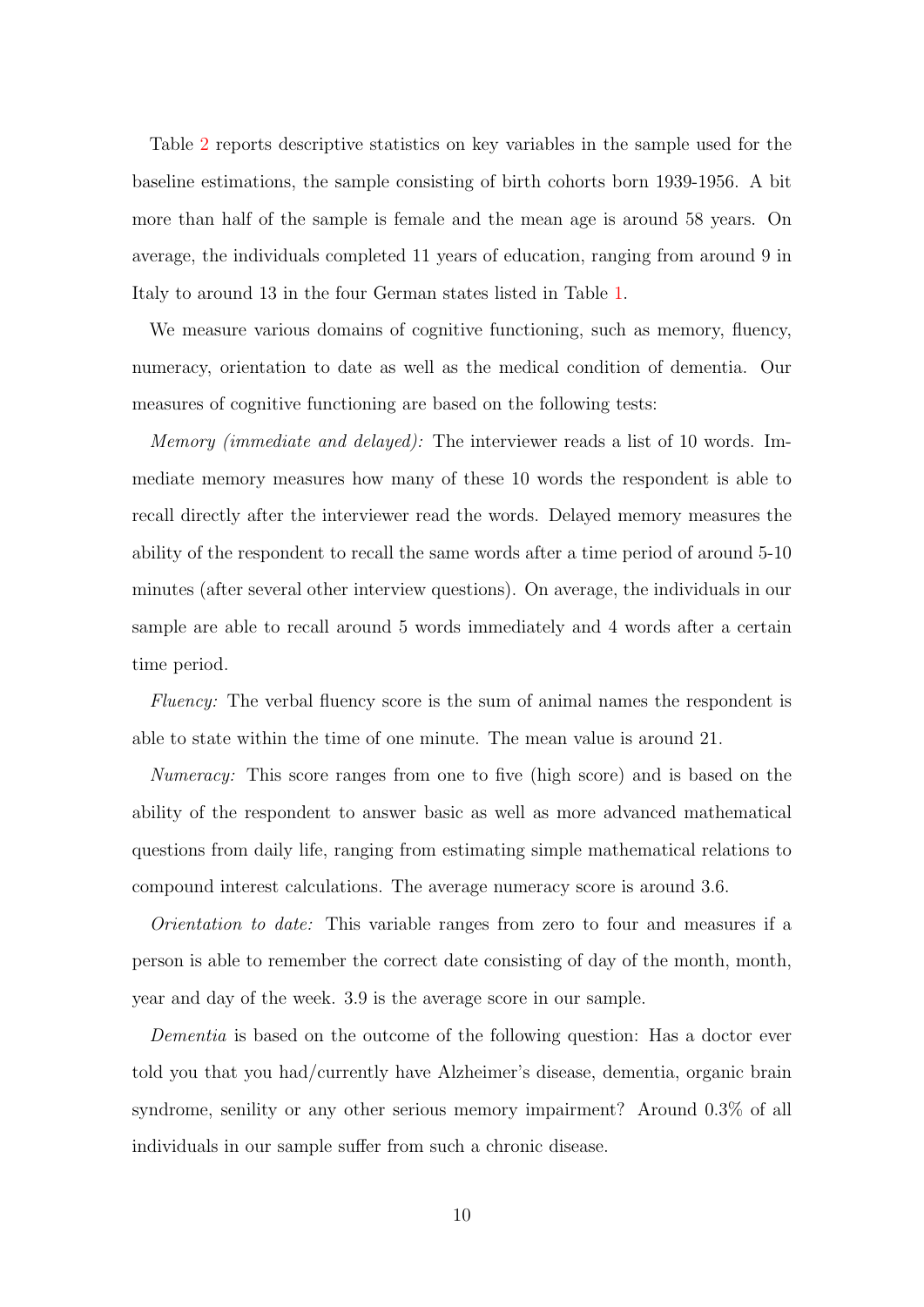Figure [1](#page-12-0) shows the distribution of our measures of cognitive functioning. Both memory scores and verbal fluency follow approximately normal distributions around their means. Numeracy and orientation have larger densities at the upper tail of the distributions, with 55% achieving either the highest or the second-highest value of numeracy and 89% showing a perfect orientation to date. In our empirical specifications, we treat immediate memory, delayed memory and fluency as continuous variables but condense the information for numeracy and orientation into binary indicators. "Good numeracy"is defined to be one for individuals who achieve numeracy scores of four and five and "Good orientation" is defined to be one for individuals scoring four on the orientation variable. Table [2](#page-10-0) also reports mean values of these binary indicators.



<span id="page-12-0"></span>Figure 1: Measures of Cognitive Functioning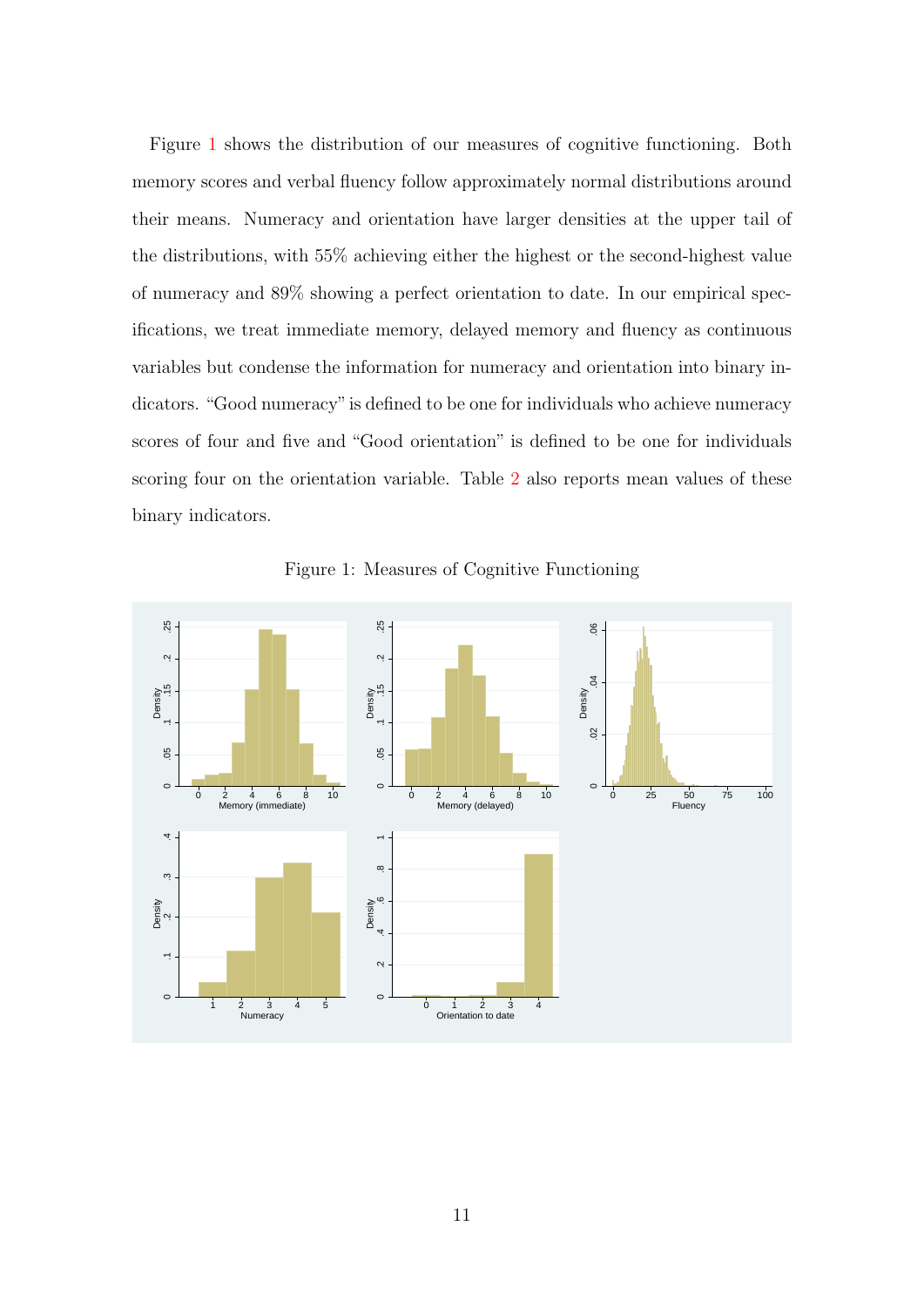### <span id="page-13-0"></span>5 Results

In this section, we discuss the results of our baseline estimates and analyze whether the effects are heterogenous with respect to gender and family background. We give a sensitivity analysis and discuss possible channels through which education might influence cognitive decline.

#### 5.1 Main results

We start by looking at the effects of compulsory schooling on actual years of education (first stage). The first stage is shown graphically in Figure [2.](#page-14-0) The graph shows mean years of education of cohorts just before and after the different reforms. In this graph all countries are normalized by the time of the reform which is set at time zero. The graph shows a jump in the mean years of education at the time of the reforms, suggesting that the reforms had a substantial impact. This is corroborated by the results of the first stage regressions in Table [3:](#page-14-1) increasing compulsory education by one year leads to one third of an actual additional year of schooling on average. This is a sizeable effect; typically only individuals at the lower end of the educational distribution react to compulsory schooling reforms.<sup>[5](#page-13-1)</sup>

<span id="page-13-1"></span><sup>&</sup>lt;sup>5</sup>The first stage coefficients are similar in magnitudes to those obtained in other studies investigating compulsory schooling laws in various European countries, such as [Brunello et al.](#page-28-6) [\(2009\)](#page-28-6), [Brunello et al.](#page-28-7) [\(2011\)](#page-28-7); [Fort et al.](#page-29-5) [\(2011\)](#page-29-5), [Brunello et al.](#page-28-8) [\(2012, forthcoming\)](#page-28-8).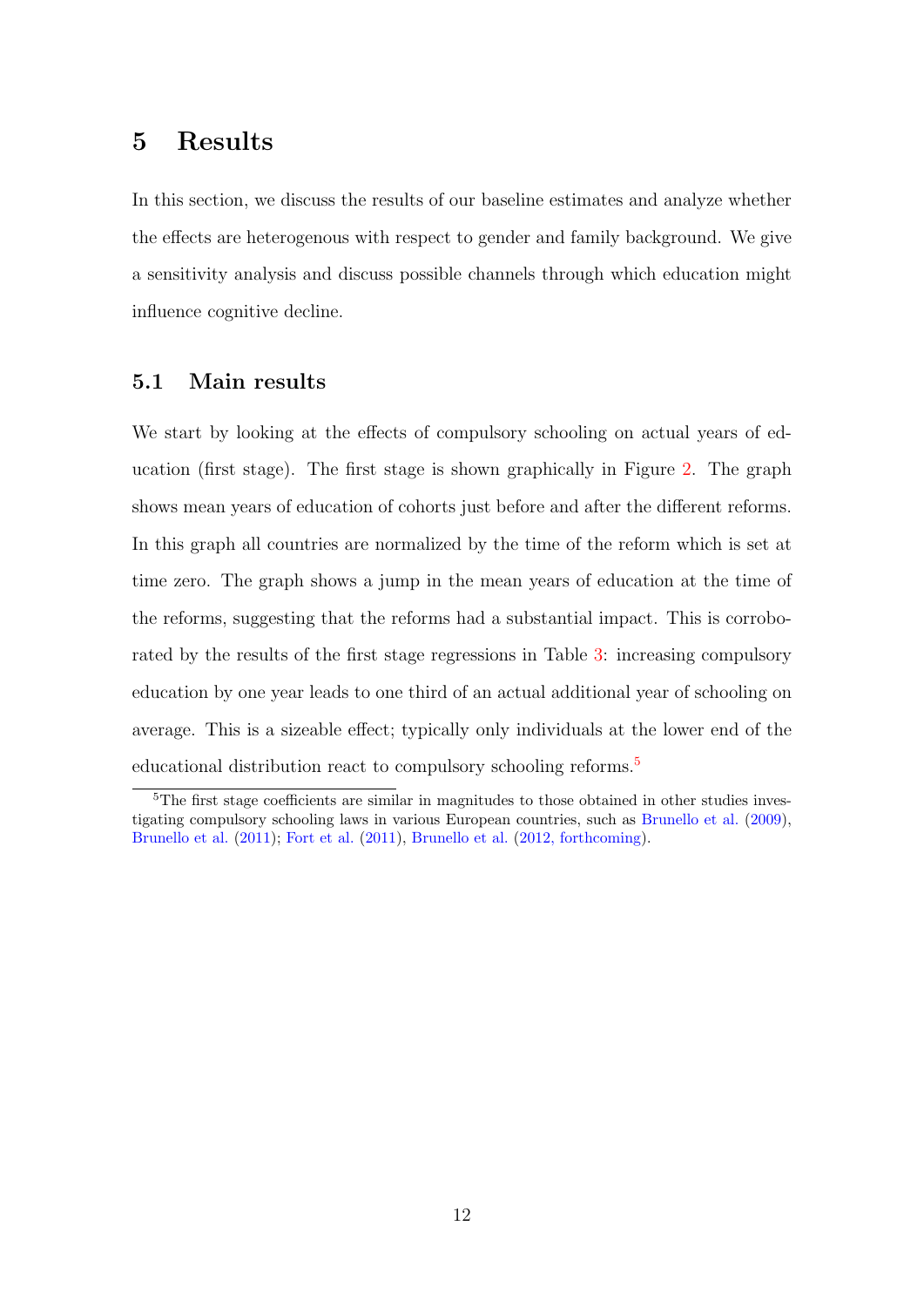|                      |               | Years of education |               |               |
|----------------------|---------------|--------------------|---------------|---------------|
|                      | Baseline      | Sample 10          | Sample 7      | Sample 5      |
| Compulsory schooling | 0.329         | 0.329              | 0.326         | 0.338         |
|                      | $(0.052)$ *** | $(0.052)$ ***      | $(0.058)$ *** | $(0.072)$ *** |
| F-Statistics         | 40.70         | 40.36              | 31.38         | 22.30         |
| Observations         | 9,679         | 8,994              | 7,023         | 5,387         |

<span id="page-14-1"></span>Table 3: First Stage Regressions

NOTES: Each coefficient represents a separate linear regression. Country-fixed effects, cohort-fixed effects, country-specific linear trends in birth cohorts, indicators for interview year, foreign born, female and indicators for the interviewers perception on whether something may have impaired the respondents performance on the tests and whether another person was present during the interview are included in all regressions. Heteroscedasticity and cluster-robust standard errors in parentheses (clusters are country-cohorts). \*\*\*, \*\* and \* indicate statistical significance at the 1-percent, 5 percent and 10-percent level.



<span id="page-14-0"></span>Figure 2: First Stage

Table [4](#page-16-0) shows our main results, starting with Ordinary Least Squares (OLS) estimates in Panel A, Reduced Form effects (the effect of compulsory schooling on our outcome variables, also called Intention-To-Treat effects) in Panel B and Two Stage Least Squares (2SLS) results in Panel C.

Almost all OLS estimates show a clear positive association between education and cognitive functioning at older ages. Due to potential omitted interfering variables, these associations cannot be taken as causal effects. We proceed with our 2SLS estimates which present causal effects of education on cognitive functioning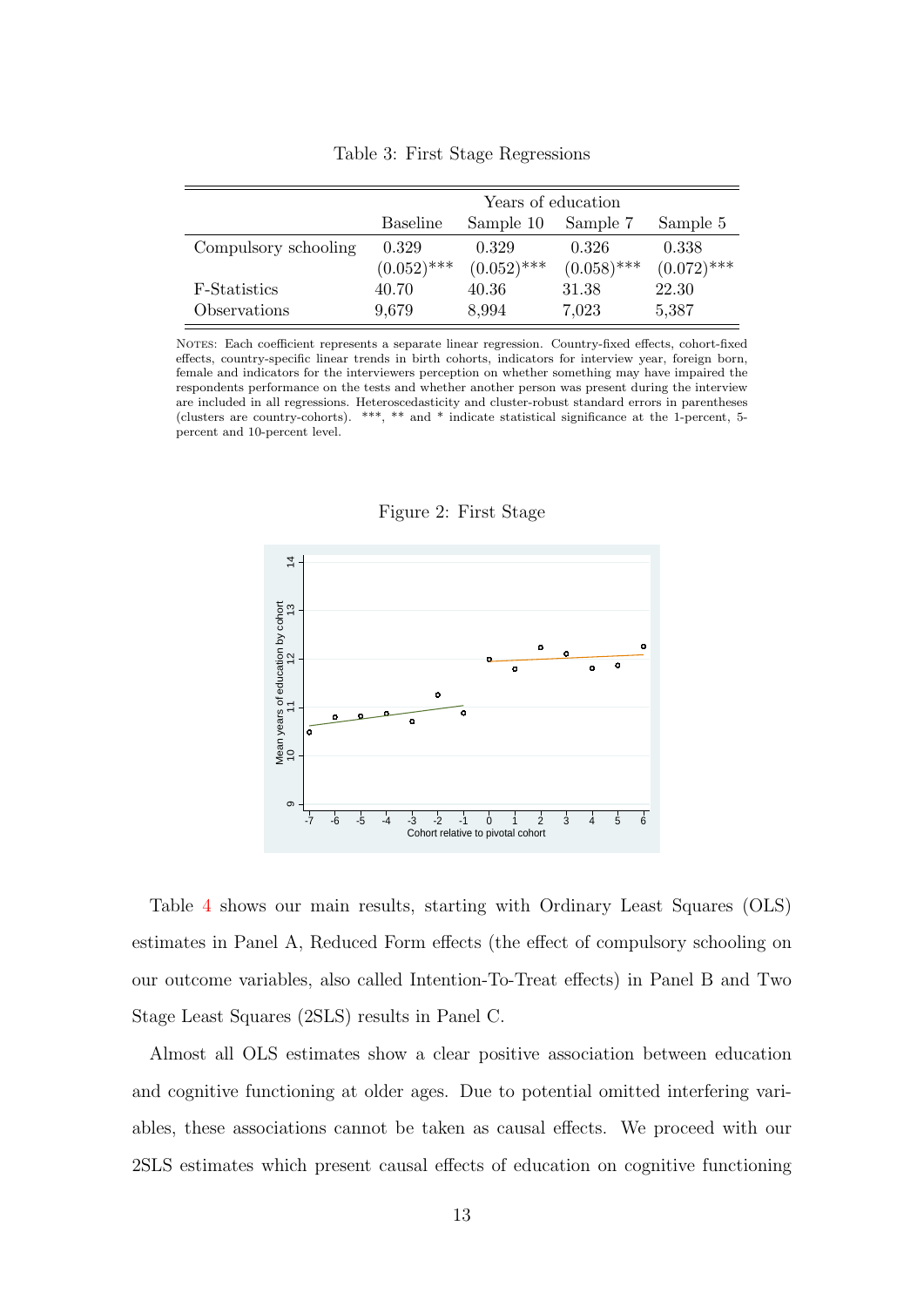for those individuals who increased their educational attainment due to the compulsory schooling reforms in the various countries.

There is a clear and robust causal effect of education on immediate memory and even more so on delayed memory. These effects are (with one exception) robust and statistically significant across our different specifications; the smaller the sample we have chosen around the pivotal cohort, the larger the quantitative effect. Using the sample with 5 years before and after the reform, we find that one additional year of schooling increases immediate memory by 0.26 words (out of ten possible) and by 0.37 words in the case of delayed memory. These effects amount to around 15%/19% of the standard deviation in the immediate/delayed memory scores in the sample.

There are no causal effects of education on fluency and numeracy; no statistically significant coefficients are obtained. One potential reason why we find gains in memory function but not in the fluency could be that the fluency test is based on naming animals, a measure which could be less affected by extensions to secondary school levels, as this may be focused more in lower levels of instruction, such as kindergarten or primary school. Further, the lengthening of schooling could reduce the probability of working with animals (e.g. in agricultural occupations) or residing in rural areas with more animals around, thus reducing the knowledge of animals. On the other hand, the test could measure executive functioning or the ability to organize ones thoughts which may improve ones ability to reply to the question in an organized manner (eg. first naming livestock, then birds, thereafter wildlife). However, our results are in line with [Banks and Mazzonna](#page-27-1) [\(2012\)](#page-27-1), who studied the compulsory schooling reform in England and found significant effects of education on memory but generally no effects for executive functioning, except for males with low education.

Gains to immediate and delayed recall may result from the fact that schooling is universally aimed at improving these skills, as learning how to remember new material is universally essential for schooling success. Education is likely to aim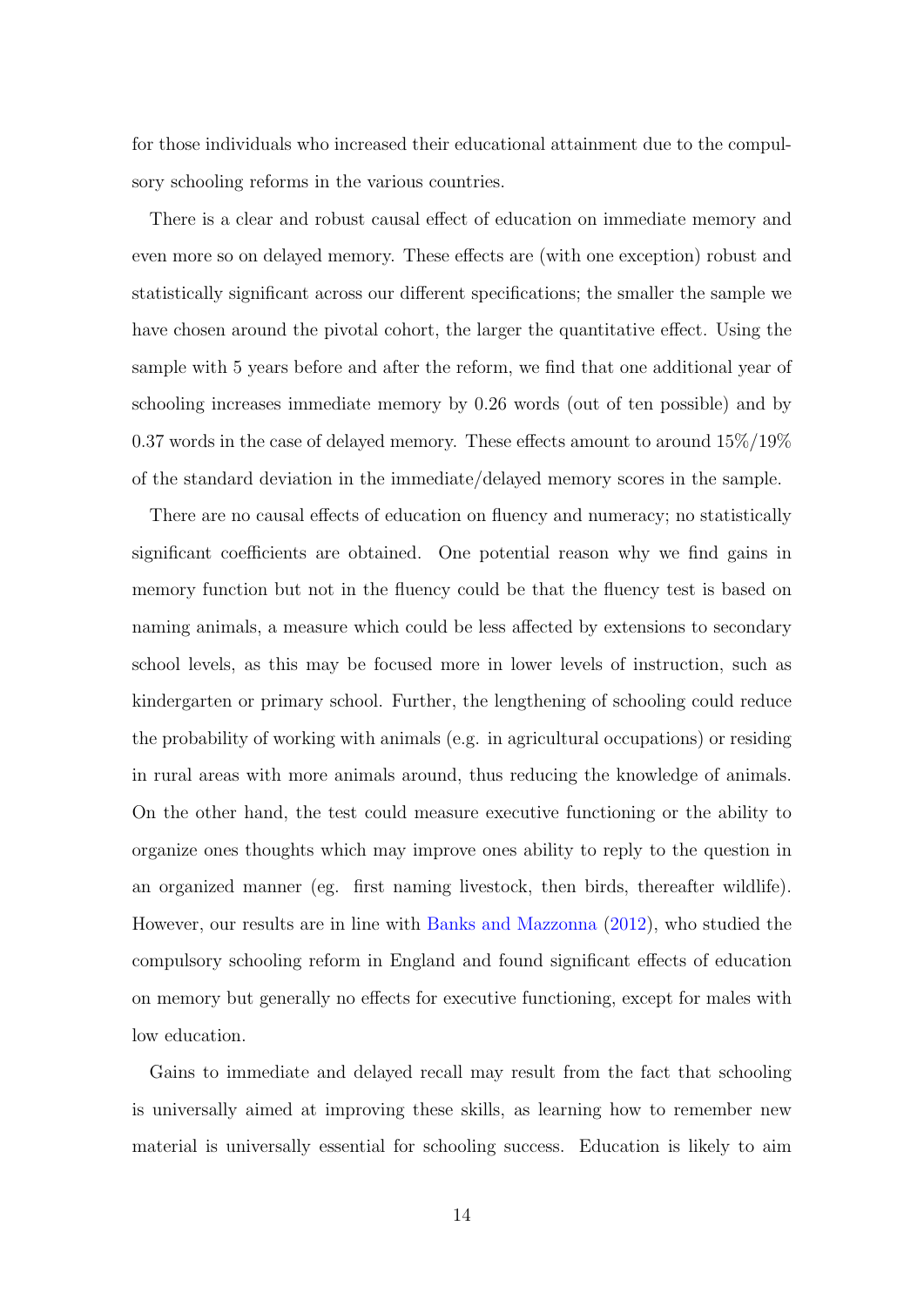|                         | Memory        |               |               | Good          | Good          |                |
|-------------------------|---------------|---------------|---------------|---------------|---------------|----------------|
|                         | Immediate     | Delayed       | Fluency       | Numeracy      | Orientation   | Dementia       |
| A: OLS                  |               |               |               |               |               |                |
| <b>Baseline</b>         | 0.116         | 0.120         | 0.521         | 0.034         | 0.005         | $-0.00014$     |
|                         | $(0.005)$ *** | $(0.006)$ *** | $(0.025)$ *** | $(0.001)$ *** | $(0.001)$ *** | (0.00016)      |
| Observations            | 9,556         | 9,563         | 9,505         | 9,608         | 9,643         | 7,944          |
| <b>B:</b> Reduced Forms |               |               |               |               |               |                |
| <b>Baseline</b>         | 0.033         | 0.048         | $-0.041$      | 0.005         | 0.004         | $-0.00163$     |
|                         | (0.029)       | $(0.028)^*$   | (0.099)       | (0.006)       | (0.004)       | $(0.00085)*$   |
| Observations            | 9,556         | 9,563         | 9,505         | 9,608         | 9,643         | 7,944          |
| Sample 10               | 0.041         | 0.053         | 0.009         | 0.004         | 0.004         | $-0.00149$     |
|                         | (0.028)       | $(0.028)^*$   | (0.097)       | (0.006)       | (0.004)       | $(0.00088)*$   |
| Observations            | 8,875         | 8,882         | 8,827         | 8,927         | 8,960         | 7,435          |
| Sample 7                | 0.066         | 0.092         | $-0.061$      | 0.004         | 0.009         | $-0.00066$     |
|                         | $(0.033)$ **  | $(0.030)$ *** | (0.091)       | (0.009)       | $(0.004)^*$   | (0.00090)      |
| Observations            | 6,924         | 6,931         | 6,891         | 6,971         | 6,997         | 5,779          |
| Sample 5                | 0.089         | 0.125         | $-0.113$      | $-0.004$      | 0.003         | $-0.00097$     |
|                         | $(0.034)$ **  | $(0.035)$ *** | (0.121)       | (0.008)       | (0.005)       | (0.00092)      |
| Observations            | 5,308         | 5,314         | 5,283         | 5,343         | 5,366         | 4,370          |
| C: 2SLS                 |               |               |               |               |               |                |
| <b>Baseline</b>         | 0.098         | 0.143         | $-0.121$      | 0.015         | 0.012         | $-0.00413$     |
|                         | (0.076)       | $(0.075)^*$   | (0.296)       | (0.017)       | (0.011)       | $(0.00207)$ ** |
| Observations            | 9,556         | 9,563         | 9,505         | 9,608         | 9,643         | 7,944          |
| Sample 10               | 0.122         | 0.157         | 0.027         | 0.011         | 0.013         | $-0.00359$     |
|                         | $(0.072)^*$   | $(0.073)$ **  | (0.284)       | (0.018)       | (0.011)       | $(0.00201)^*$  |
| Observations            | 8,875         | 8,882         | 8,827         | 8,927         | 8,960         | 7,435          |
| Sample 7                | 0.203         | 0.281         | $-0.185$      | 0.014         | 0.026         | $-0.00161$     |
|                         | $(0.077)$ *** | $(0.072)$ *** | (0.289)       | (0.024)       | $(0.012)$ **  | (0.00208)      |
| Observations            | 6,924         | 6,931         | 6,891         | 6,971         | 6,997         | 5,779          |
| Sample 5                | 0.264         | 0.373         | $-0.331$      | $-0.011$      | 0.010         | $-0.00217$     |
|                         | $(0.072)$ *** | $(0.083)$ *** | (0.389)       | (0.027)       | (0.012)       | (0.00198)      |
| Observations            | 5,308         | 5,314         | 5,283         | 5,343         | 5,366         | 4,370          |

<span id="page-16-0"></span>Table 4: Baseline Results

Notes: Each coefficient represents a separate linear regression. Panel A gives OLS estimates of years of education on cognition, panel B gives estimates of compulsory schooling years on cognition and panel C shows IV estimates of years of education on cognitive outcomes. Country-fixed effects, cohort-fixed effects, country-specific linear trends in birth cohorts, indicators for interview year, foreign born, female and indicators for the interviewers perception on wether something may have impaired the respondents performance on the tests and whether another person was present during the interview are included in all regressions. Heteroscedasticity and clusterrobust standard errors in parentheses (clusters are country-cohorts). \*\*\*, \*\* and \* indicate statistical significance at the 1-percent, 5-percent and 10-percent level.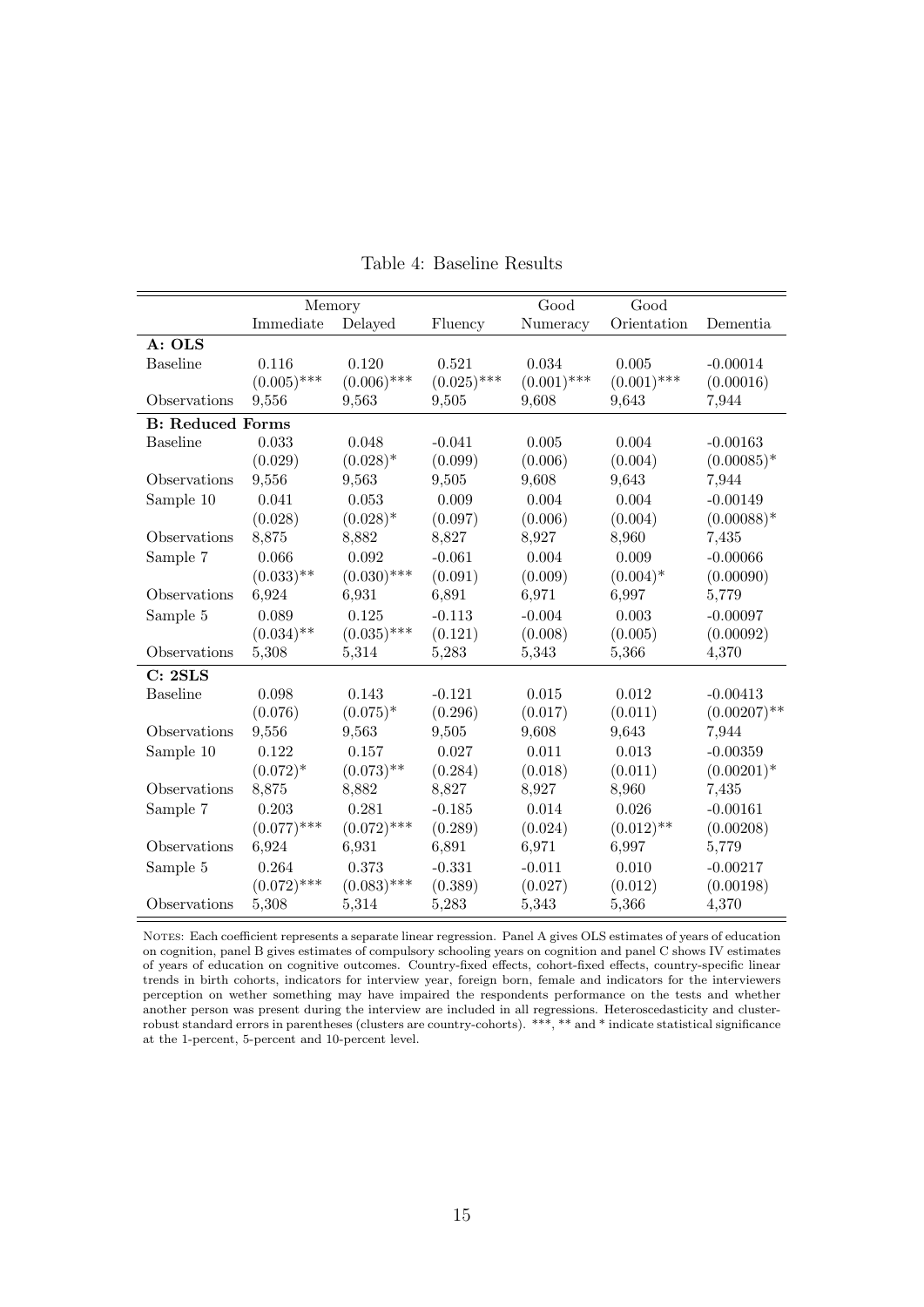towards improving strategies for encoding and organizing new information and to increase one's ability to remember.

The lack of effects on numeracy could partly be due to the fact that there is a very high correct share of responses, which may indicate that a "ceiling effect" is reached, where the educational expansions we consider will not affect responses to this basic mathematical measure. Moreover, the skills learned at the relevant school level may not be relevant for the numerical test given. Conducting basic mathematical operations is a skill needed in basic household work and for both low and high skilled occupations. Education is not necessarily related to the use of such skills.[6](#page-17-0)

The 2SLS coefficient of education on good orientation is positive and consistent across specifications but only marginally significant in one out of four cases. In a similar vein, the prevalence of dementia is reduced by an additional year of education by 0.0016 - 0.004 percentage-points. These effects are statistically insignificant in the smaller samples.<sup>[7](#page-17-1)</sup> Given an average prevalence rate of  $0.003$  in the full sample, these effects are remarkable and suggest that education is causally related to a postponement of dementia.

#### 5.2 Heterogenous effects

In this section, we explore whether the IV-estimates of education on cognitive performance vary by gender and family background. Panel A of Table [5](#page-18-0) gives 2SLS coefficients for Sample 10 and 7 for males and females, separately.

<span id="page-17-0"></span> $6$ Note that we neither do find significant coefficients when the numeracy score is treated as continuous variable or the cut-off of 'good numeracy' is set at a lower level.

<span id="page-17-1"></span><sup>7</sup>As dementia is only measured in wave two of SHARE, we have a smaller sample for this outcome.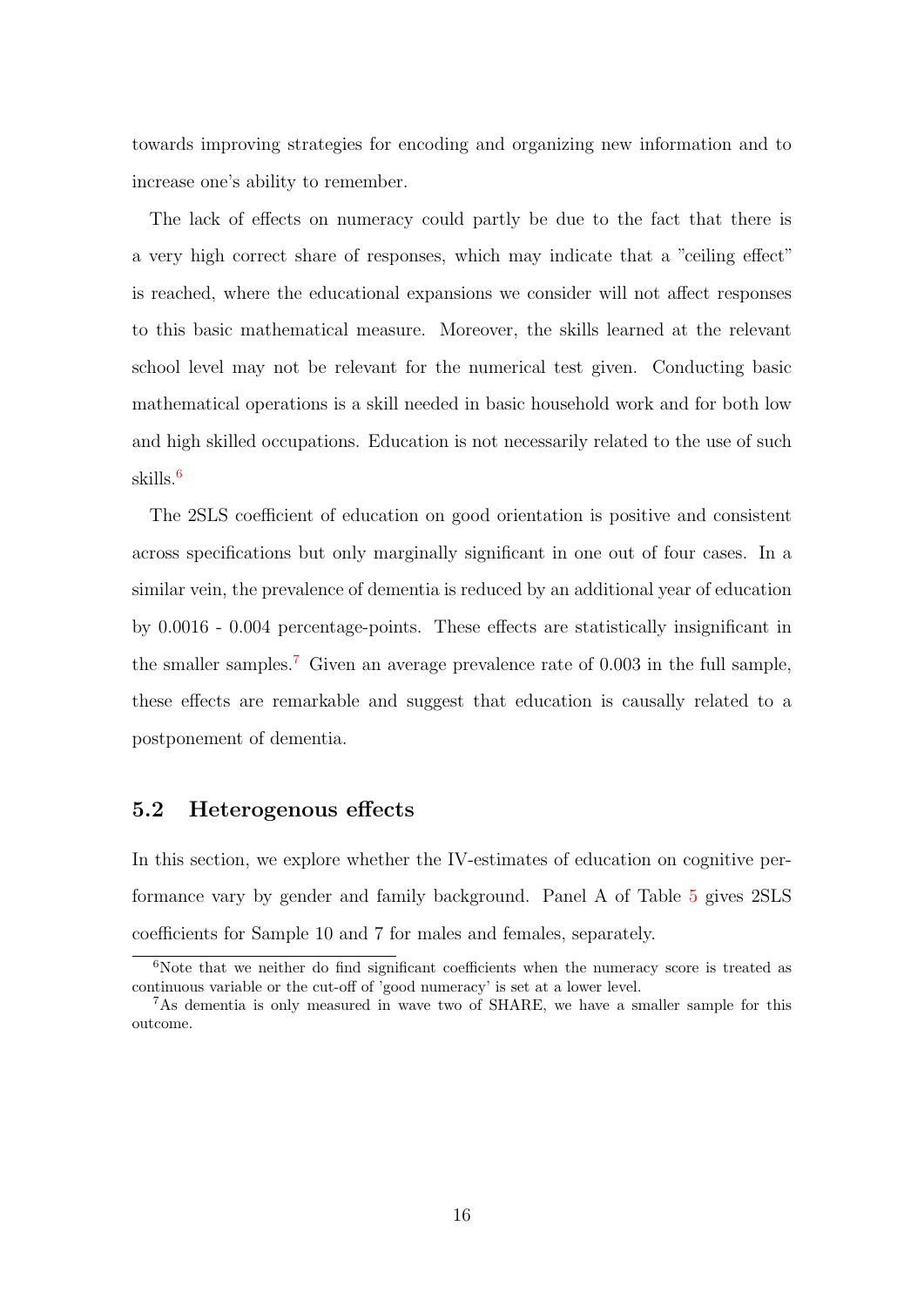|                                | Memory       |               |          | Good        | Good        |              |
|--------------------------------|--------------|---------------|----------|-------------|-------------|--------------|
|                                | Immediate    | Delayed       | Fluency  | Numeracy    | Orientation | Dementia     |
| A: By Gender                   |              |               |          |             |             |              |
| Males                          |              |               |          |             |             |              |
| Sample 10                      | 0.156        | 0.111         | $-0.363$ | 0.039       | 0.002       | 0.003        |
|                                | (0.119)      | (0.132)       | (0.581)  | (0.025)     | (0.018)     | (0.003)      |
| Observations                   | 4,018        | 4,024         | 3,991    | 4,051       | 4,069       | 3,341        |
| Sample 7                       | 0.302        | 0.281         | $-0.305$ | 0.055       | 0.019       | 0.005        |
|                                | $(0.123)$ ** | $(0.128)$ **  | (0.595)  | $(0.031)^*$ | (0.020)     | (0.003)      |
| Observations                   | 3,136        | 3,142         | 3,120    | 3,166       | 3,180       | 2,595        |
| Females                        |              |               |          |             |             |              |
| Sample 10                      | 0.100        | 0.194         | 0.372    | $-0.016$    | 0.025       | $-0.010$     |
|                                | (0.101)      | $(0.089)$ **  | (0.462)  | (0.026)     | (0.016)     | $(0.005)$ ** |
| Observations                   | 4,857        | 4,858         | 4,836    | 4,876       | 4,891       | 4,094        |
| Sample 7                       | 0.097        | 0.277         | $-0.208$ | $-0.034$    | 0.033       | $-0.010$     |
|                                | (0.131)      | $(0.098)$ *** | (0.541)  | (0.036)     | (0.020)     | $(0.005)^*$  |
| <b>Observations</b>            | 3,788        | 3,789         | 3,771    | 3,805       | 3,817       | 3,184        |
| <b>B:</b> By Family background |              |               |          |             |             |              |
| Few books                      |              |               |          |             |             |              |
| Sample 10                      | 0.124        | 0.236         | $-0.528$ | 0.026       | 0.035       | $-0.006$     |
|                                | (0.206)      | $(0.134)^*$   | (0.733)  | (0.040)     | (0.028)     | (0.004)      |
| Observations                   | 3,284        | 3,286         | 3,270    | 3,296       | 3,303       | 3,139        |
| Sample 7                       | 0.281        | 0.324         | $-0.342$ | 0.023       | 0.060       | $-0.006$     |
|                                | (0.197)      | $(0.151)$ **  | (0.763)  | (0.046)     | $(0.034)^*$ | (0.004)      |
| Observations                   | 2,543        | 2,545         | 2,534    | 2,551       | 2,558       | 2,430        |
| Many books                     |              |               |          |             |             |              |
| Sample 10                      | 0.133        | 0.080         | 0.019    | $-0.078$    | 0.035       | $-0.001$     |
|                                | (0.120)      | (0.124)       | (0.659)  | (0.049)     | $(0.021)^*$ | (0.003)      |
| Observations                   | 2,309        | 2,314         | 2,303    | 2,324       | 2,329       | 2,239        |
| Sample 7                       | 0.182        | 0.106         | $-0.399$ | $-0.073$    | 0.020       | 0.003        |
|                                | (0.166)      | (0.169)       | (0.998)  | (0.060)     | (0.027)     | (0.005)      |
| Observations                   | 1,809        | 1,814         | 1,805    | 1,824       | 1,825       | 1,748        |

<span id="page-18-0"></span>Table 5: Heterogeneous effects by gender and family background (2SLS)

NOTES: Each coefficient represents a separate linear regression. Panel A gives 2SLS estimates of years of education on cognitive outcomes by gender. Panel B gives estimates by parental background measured by the number of books at home when age 10. Few books are 0-10 and 11-25 books and many books means 26-100, 100-200 and more than 200 books. Country-fixed effects, cohort-fixed effects, country-specific linear trends in birth cohorts, indicators for interview year, foreign born and indicators for interview impairments and whether another person was present during the interview are included in all regressions. Female dummy included in panel B. Heteroscedasticity and cluster-robust standard errors in parentheses (clusters are country-cohorts). \*\*\*, \*\* and \* indicate statistical significance at the 1-percent, 5-percent and 10-percent level.

Similar to the baseline results, we find the strongest and most significant effects for delayed memory, with similar coefficients for males and females. For immediate memory, the coefficients show the same signs as they do in the baseline estimates but most coefficients are statistically not significant anymore. For fluency, we again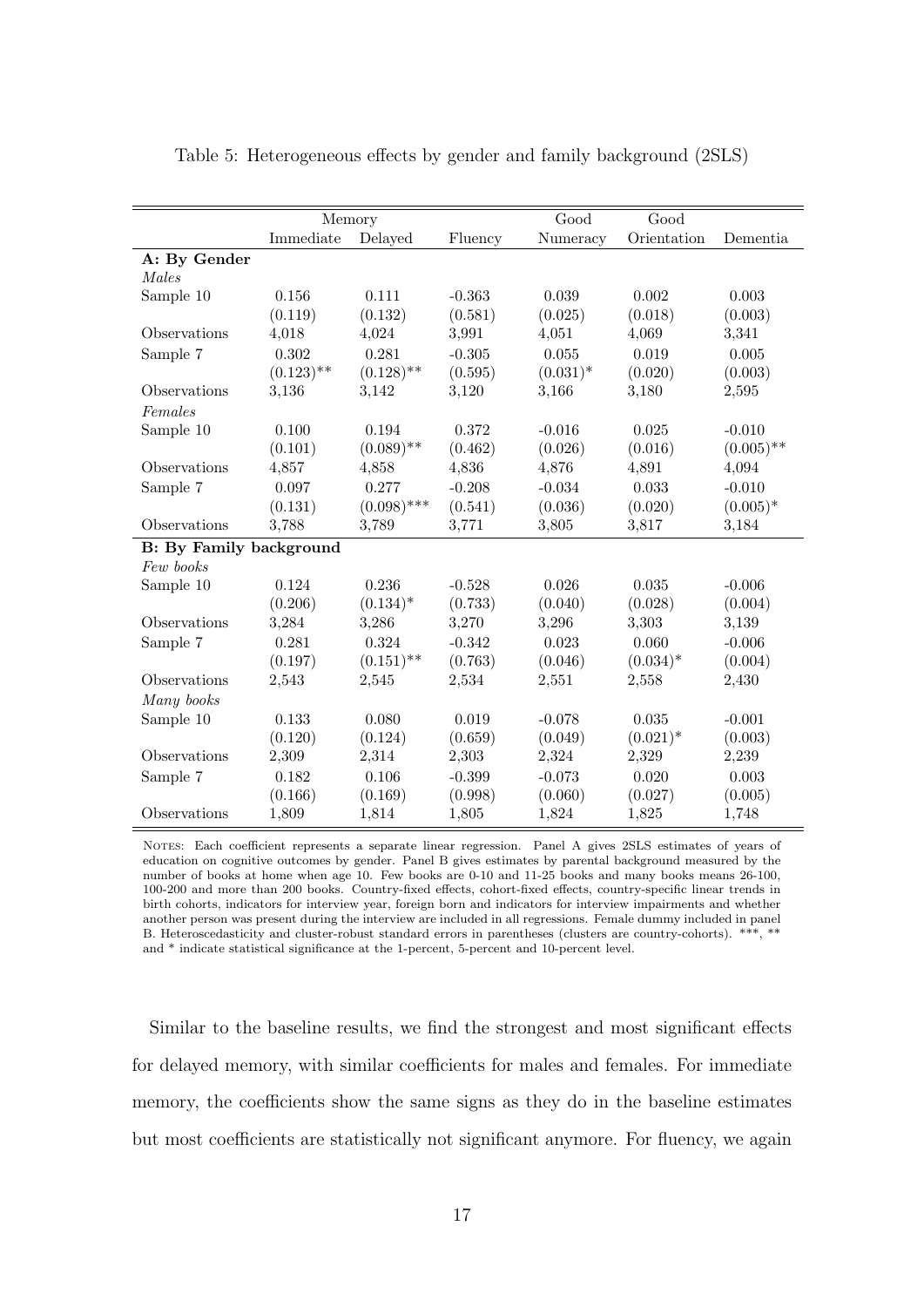find no causal impact of education, neither for males, nor for females. For good numeracy, we obtain heterogeneous effects by gender. While for males the effects are positive and statistically significant at the 10 percent-level with the smaller sample, the coefficients are basically zero for females. No significant results are obtained for good orientation. Interestingly, heterogenous effects are found for dementia. While the effects are basically zero for males, the coefficients for females are statistically significant and larger in magnitude. All of the results reported in Panel A of Table [5](#page-18-0) are similar, when the baseline sample and Sample 5 are used to estimate the model.<sup>[8](#page-19-0)</sup>

Panel B contains 2SLS estimates by parental background. At the time of the third wave of SHARE in 2008/09, the survey incorporated a retrospective interview, called SHARELIFE. Thus, the third wave contains information on childhood circumstances of the respondents. Amongst others, the respondents were asked about the number of books at home when they were 10 years old, i.e. before the treatment of extended compulsory schooling. At the basis of this variable, we split our sample into two parts, one sample for individuals with few books at home (0-10, 11-25 books; around 59%) and one sample for individuals with many books at home (26-100, 101-200, more than 200 books; around  $41\%$ ). Table [5](#page-18-0) contains the analysis for these two groups, separately.[9](#page-19-1)

Generally, we find stronger and statistically more significant results for the group with few books at home. Compared to respondents from more affluent families, they experience high returns to schooling when it comes to delayed memory. For the other measures of cognitive performance, the coefficients are mostly not statistically significant, however the coefficients on good orientation and dementia are similar to

<span id="page-19-0"></span><sup>8</sup>The first stage regressions by gender show similar results, with slightly larger coefficients for males.

<span id="page-19-1"></span><sup>9</sup>Note, that the sample size is somewhat smaller in Panel B because only individuals who participated also in the third wave of SHARE are included (around 63%). However, it seems that this attrition does not bias the results because we obtain the same results as in Table [4](#page-16-0) when we do the estimations for the smaller sample.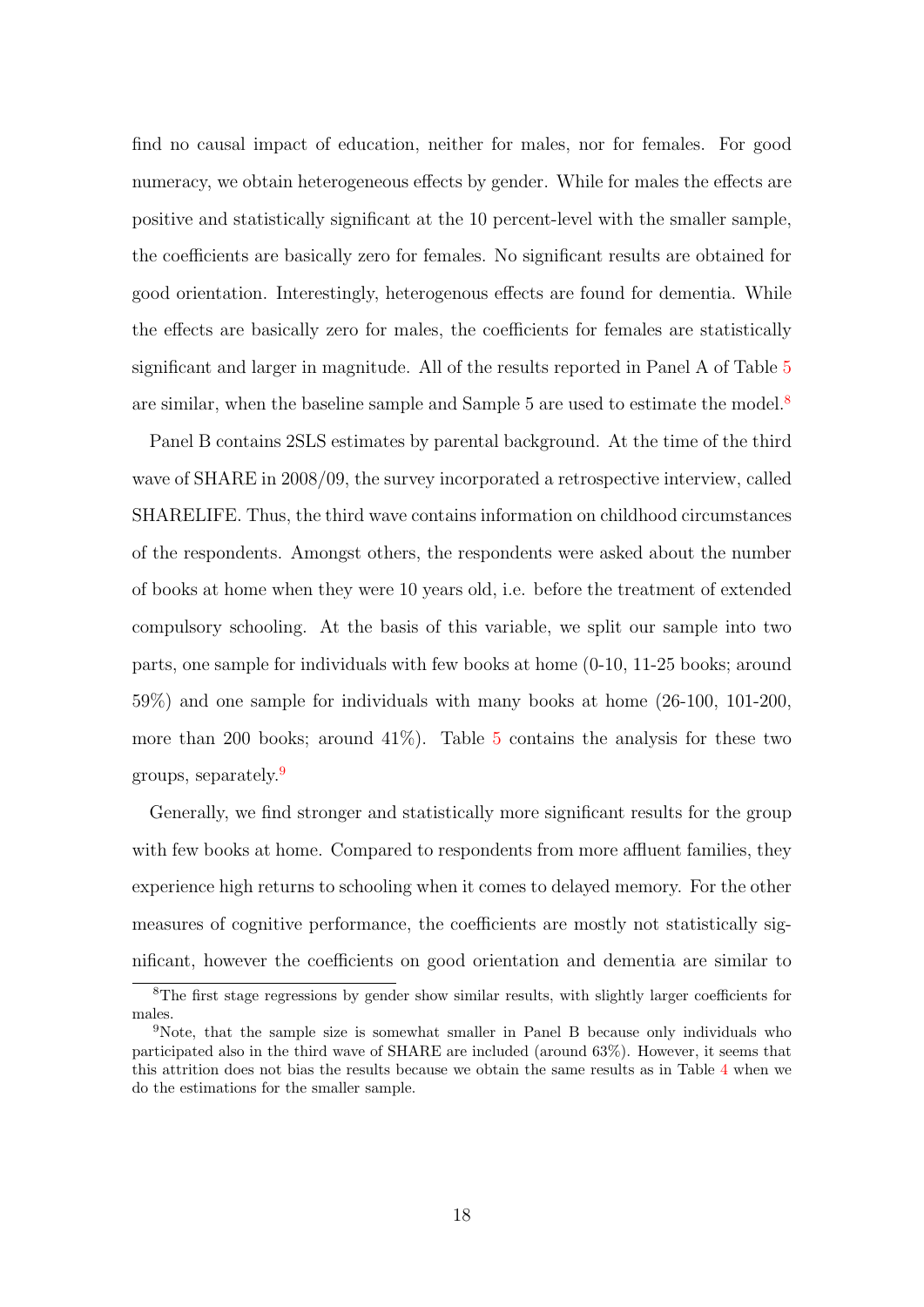the baseline results when considering the group with less-favorable parental background.[10](#page-20-0)

#### 5.3 Robustness

In the estimations above, we control for country-specific trends in birth cohorts that are linear. Since treatment and control groups (cohorts after and before the reforms) differ in terms of age in each country, unobserved differences between these two groups that are not captured by the cohort fixed effects over all countries might bias the estimations. Country-specific smooth trends in cohorts should capture these potential unobservable differences between treatment and control groups and allowing for country-specific quadratic trends is one way to increase the flexibility of these important control variables. We estimate our model controlling for quadratic instead of linear trends for the two larger samples, the baseline sample and sample 10. In general, the results are robust. The coefficients for memory increase in magnitude and statistical significance. We obtain statistically significant effects for good orientation in the larger sample but the coefficients for dementia loose their statistical significance. However, when we split the sample by gender, we again find statistically significant coefficients of around -0.01 for females.

As compulsory schooling reforms affect cohorts differently, we might still be concerned that our school reform variables pick up some unspecified time trends or structural breaks in the countries. To test for this, we are performing a placebo reform experiment. Similar to [Black et al.](#page-27-3) [\(2008\)](#page-27-3), we introduce a placebo treatment where we add a hypothetical compulsory schooling reform five years in the future for each of our countries. This placebo reform should not have any impact on the cognitive scores. If we find an impact, our results might be driven by other unobserved mechanisms, such as age effects or time trends. As the placebo reform should have no impact on attended years of schooling, we can only use and compare the

<span id="page-20-0"></span><sup>10</sup>The first stage coefficients are 0.23-0.25 for the group with few books and 0.37-0.44 for the group with more books at home at age 10.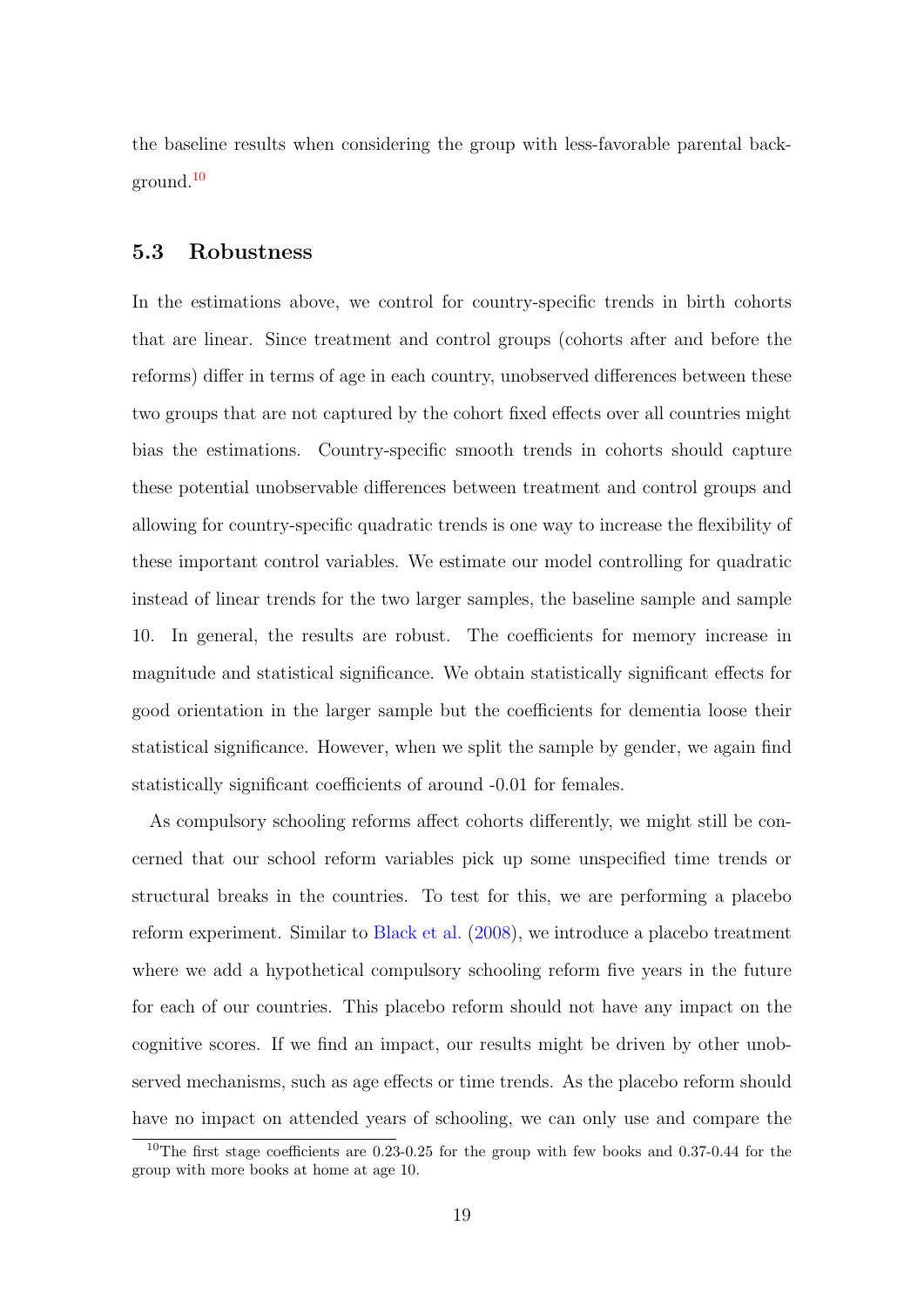|                                  |               | Sample 10          |               | Sample 7           |
|----------------------------------|---------------|--------------------|---------------|--------------------|
|                                  | Reduced Form  | Reduced Form       | Reduced Form  | Reduced Form       |
|                                  | (see Table 4) | $+5$ yrs in future | (see Table 4) | $+5$ yrs in future |
| A: Delayed Memory (both genders) |               |                    |               |                    |
| Schooling reform                 | 0.053         | 0.078              | 0.092         | 0.105              |
|                                  | $(0.028)^*$   | $(0.032)$ **       | $(0.030)$ *** | $(0.034)$ ***      |
| Placebo reform                   |               | 0.066              |               | 0.034              |
|                                  |               | (0.046)            |               | (0.042)            |
| Observations                     | 8,882         | 8,882              | 6,931         | 6,931              |
| <b>B:</b> Dementia (females)     |               |                    |               |                    |
| Schooling reform                 | $-0.004$      | $-0.004$           | $-0.003$      | $-0.003$           |
|                                  | $(0.002)$ **  | $(0.002)$ **       | $(0.002)^*$   | (0.002)            |
| Placebo reform                   |               | 0.000              |               | 0.000              |
|                                  |               | (0.001)            |               | (0.002)            |
| Observations                     | 4,094         | 4,094              | 3,184         | 3,184              |

<span id="page-21-0"></span>Table 6: Placebo treatments - Reduced forms estimates

Notes: Each column and panel represents a separate regression based on Sample 10 or 7. Country-fixed effects, cohort-fixed effects, country-specific linear trends in birth cohorts, indicators for interview year, foreign born and indicators for potential impairment and other person in room during cognitive tests are included in all regressions, female additionally included in panel A. Heteroscedasticity and cluster-robust standard errors in parentheses (clusters are country-cohorts). \*\*\*, \*\* and \* indicate statistical significance at the 1-percent, 5-percent and 10-percent level.

Reduced Form estimates, the effects of compulsory schooling on cognitive outcomes, to test for a placebo effect.

Table [6](#page-21-0) shows the Reduced Form estimates for our main results obtained above, the delayed memory score of males and females and the condition of dementia for female seniors. We provide evidence for Sample 10 and 7 with country-specific linear trends in cohorts. In both panels, for comparison reasons the Reduced Form of the baseline model is shown and the results of the placebo tests are given. Adding placebo schooling reforms five years in the future (columns 2 and 4) does not significantly alter the Reduced Form estimates of the original reforms. Furthermore, each of the placebo laws has no significant impact on memory or dementia.<sup>[11](#page-21-1)</sup>

Our identification strategy relies on the assumption that the instrument is randomly assigned and the exclusion restriction holds, i.e. the instrument influences

<span id="page-21-1"></span> $11$ Note that we have to include the real compulsory schooling reforms in the regressions as well, as for some cohorts the placebo and the real reform overlap.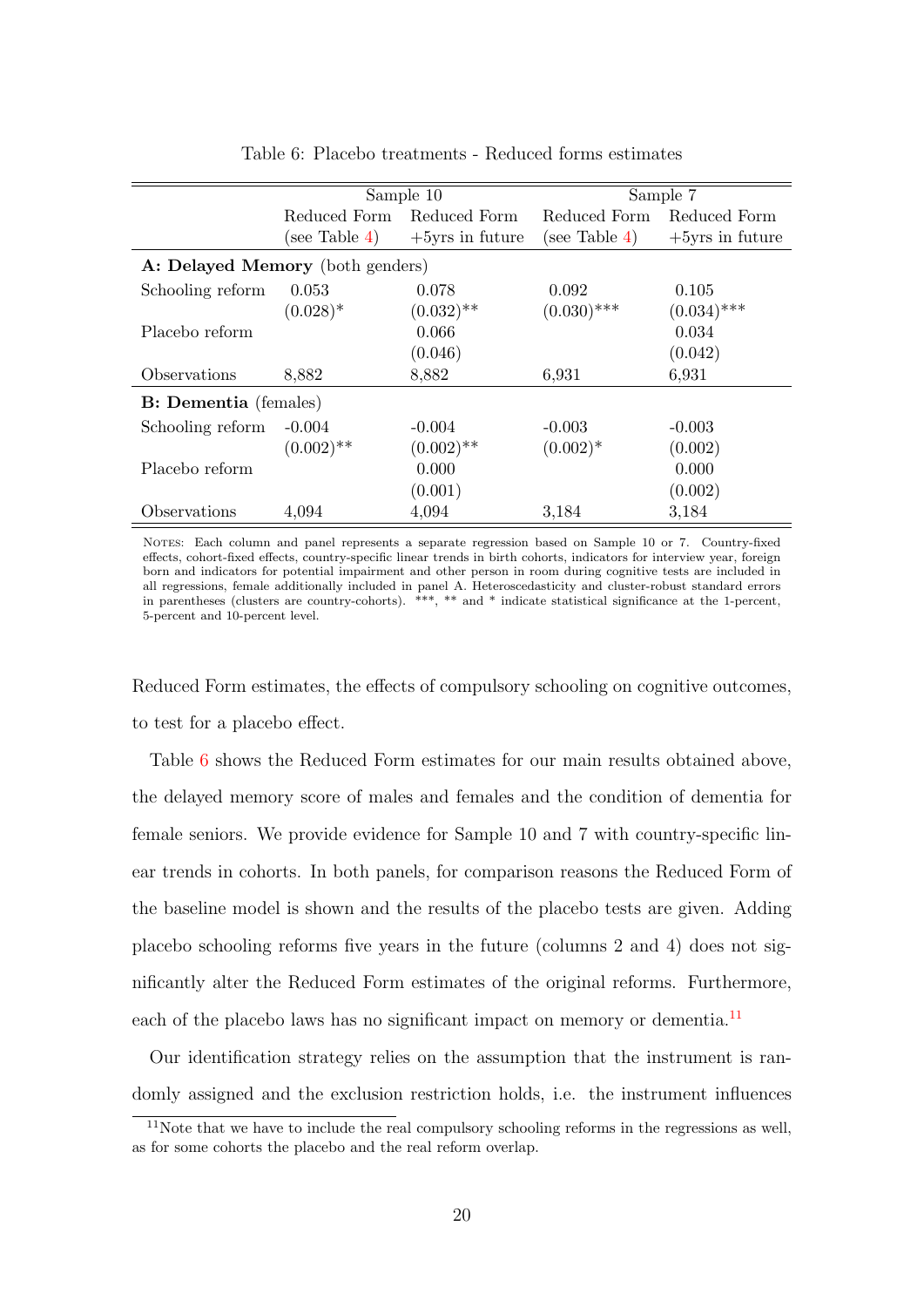old-age cognition only through individual years of education. While the exclusion restriction can never be tested, we can provide supportive evidence for the random assignment assumption. If years of compulsory schooling are randomly assigned, they should not be related to any childhood socio-economic characteristics of the individuals. Table [7](#page-22-0) gives estimates of the effects of compulsory schooling years on pre-determined variables, such as the number of books in the household, whether the main breadwinner in the household worked in a skilled profession, the number of rooms per household member in the accommodation at age 10 and if the accommodation had a fixed bath, hot running water supply or central heating.

|                      | few<br>books        | skilled<br>bread-<br>winner | $\#\text{rooms}$<br>per<br>person | fixed<br>bath         | hot run-<br>ning wa-<br>ter | central<br>heating |
|----------------------|---------------------|-----------------------------|-----------------------------------|-----------------------|-----------------------------|--------------------|
| Sample 10            |                     |                             |                                   |                       |                             |                    |
| Compulsory schooling | $-0.012$<br>(0.010) | $-0.000$<br>(0.009)         | 0.005<br>(0.005)                  | 0.027<br>$(0.013)$ ** | 0.012<br>(0.010)            | 0.003<br>(0.007)   |
| Observations         | 5,646               | 5,505                       | 5,597                             | 5,673                 | 5,673                       | 5,673              |
| Sample 7             |                     |                             |                                   |                       |                             |                    |
| Compulsory schooling | $-0.005$<br>(0.010) | $-0.003$<br>(0.010)         | $-0.000$<br>(0.005)               | 0.020<br>(0.014)      | 0.005<br>(0.010)            | 0.007<br>(0.007)   |
| Observations         | 4,395               | 4,296                       | 4,360                             | 4,417                 | 4,417                       | 4,417              |

<span id="page-22-0"></span>Table 7: Effects of the reforms on pre-determined characteristics

NOTES: Outcome variables refer to age 10 and are defined as follows: few books (person lived in a household with 0-10 or 11-25 books), skilled breadwinner (the occupation of the main breadwinner is legislator, senior official or manager, professional or technician and associate professional), #rooms per person (the number of rooms in the accommodation divided by the number of persons living in the household), fixed bath, hot running water and central heating (did the accommodation have a fixed bath, a hot running water supply, central heating). Each coefficient represents a separate regression based on Sample 10 or 7. Country-fixed effects, cohort-fixed effects, country-specific linear trends in birth cohorts, indicators for interview year, female and foreign born included in all regressions. Heteroscedasticity and cluster-robust standard errors in parentheses (clusters are country-cohorts). \*\*\*, \*\* and \* indicate statistical significance at the 1-percent, 5-percent and 10-percent level.

With one exception, we do not find any significant effects of the mandatory schooling reforms on pre-determined characteristics of age 10. We interpret these results as supporting evidence for our identification strategy.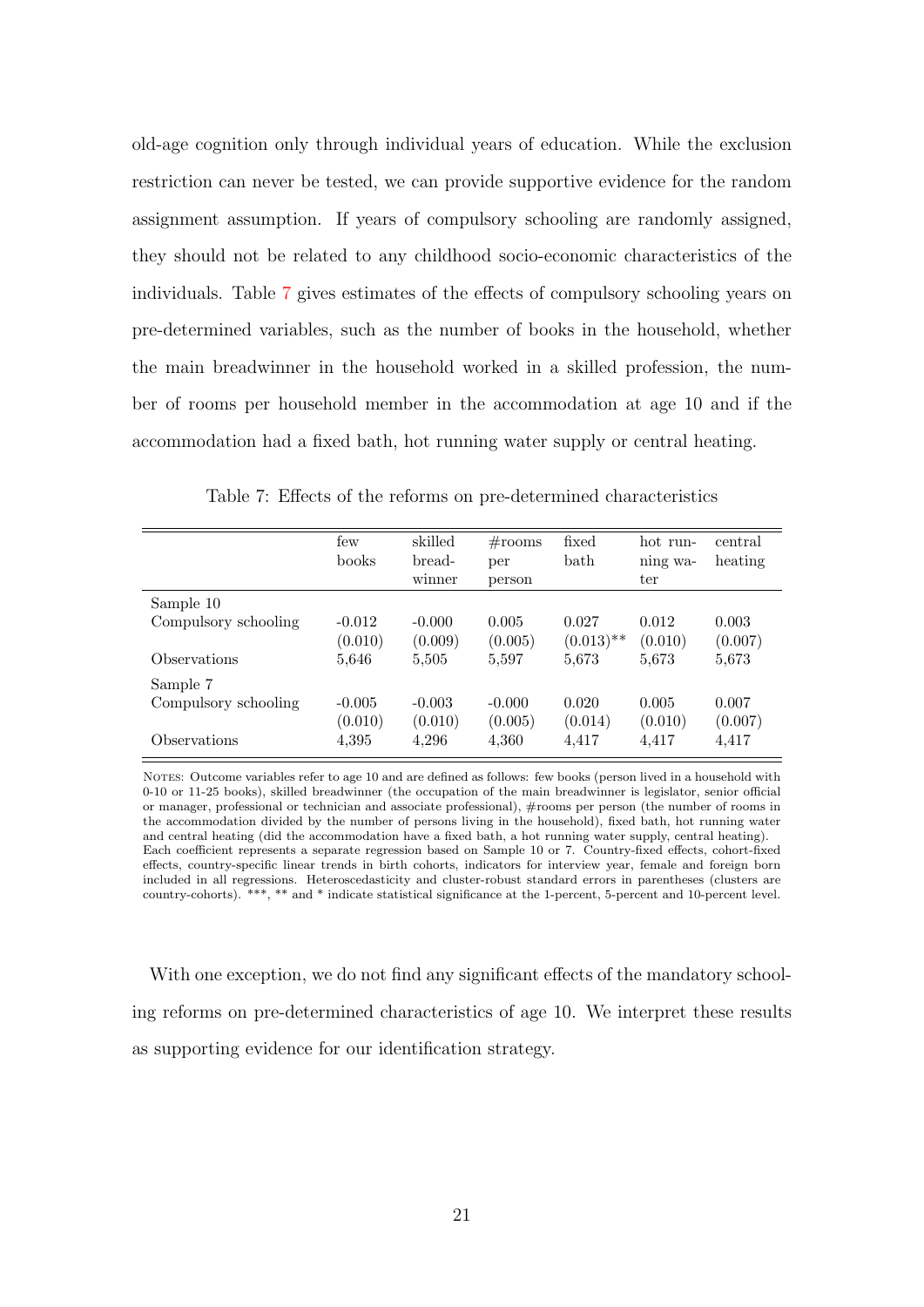#### 5.4 Channels

Our analysis gives evidence that schooling has a significant long-term effect on oldage memory scores for males and females and dementia (including Alzheimer's disease, organic brain syndrome, senility and other serious memory impairments) for female seniors. There are several channels through which education might influence old-age cognition, such as income, labor force participation, cognitive leisure activities, physical and social activities as well as health and health behaviors. Direct effects of education and training on brain functioning can also play a rolel.

In the medical literature, many studies exist investigating risk and protective factors of cognitive decline and dementia (see e.g. [Anstey et al.,](#page-27-4) [2007,](#page-27-4) [2008;](#page-27-5) [Hakansson](#page-29-6) [et al.,](#page-29-6) [2009;](#page-29-6) [Ninomiya et al.,](#page-30-7) [2011;](#page-30-7) [Ravaglia et al.,](#page-31-7) [2008;](#page-31-7) [Xu et al.,](#page-32-3) [2011;](#page-32-3) [Yang et al.,](#page-32-4) [2011\)](#page-32-4). In its report, the [Agency for Healthcare Research and Quality](#page-27-6) [\(2010\)](#page-27-6) summarizes the previous research and concludes that cognitive training, physical activity, non-cognitive non-physical leisure activities and a Mediterranean diet are negatively associated with the risk of cognitive decline. Furthermore, marriage seems to have a protective effect and a depressive disorder, diabetes and current tobacco use are positively correlated with cognitive decline and dementia. No consistent associations are found for alcohol intake, obesity, hypertension and high cholesterol.

Following [Banks and Mazzonna](#page-27-1) [\(2012\)](#page-27-1), we identify possible channels on how education influences cognition by identifying the effects of schooling on outcomes that are known to influence cognitive decline. [Banks and Mazzonna](#page-27-1) [\(2012\)](#page-27-1) found that education does not have significant effects on social participation and quality of life. Table [8](#page-24-0) shows 2SLS estimates of years of education on factors influencing cognitive decline and dementia for males and females, such as marriage, social activities, physical activities, smoking, diabetes and depression. Since we suspect that being socially active increases with labor force participation and the presence of children, we, furthermore, include those variables in our analysis.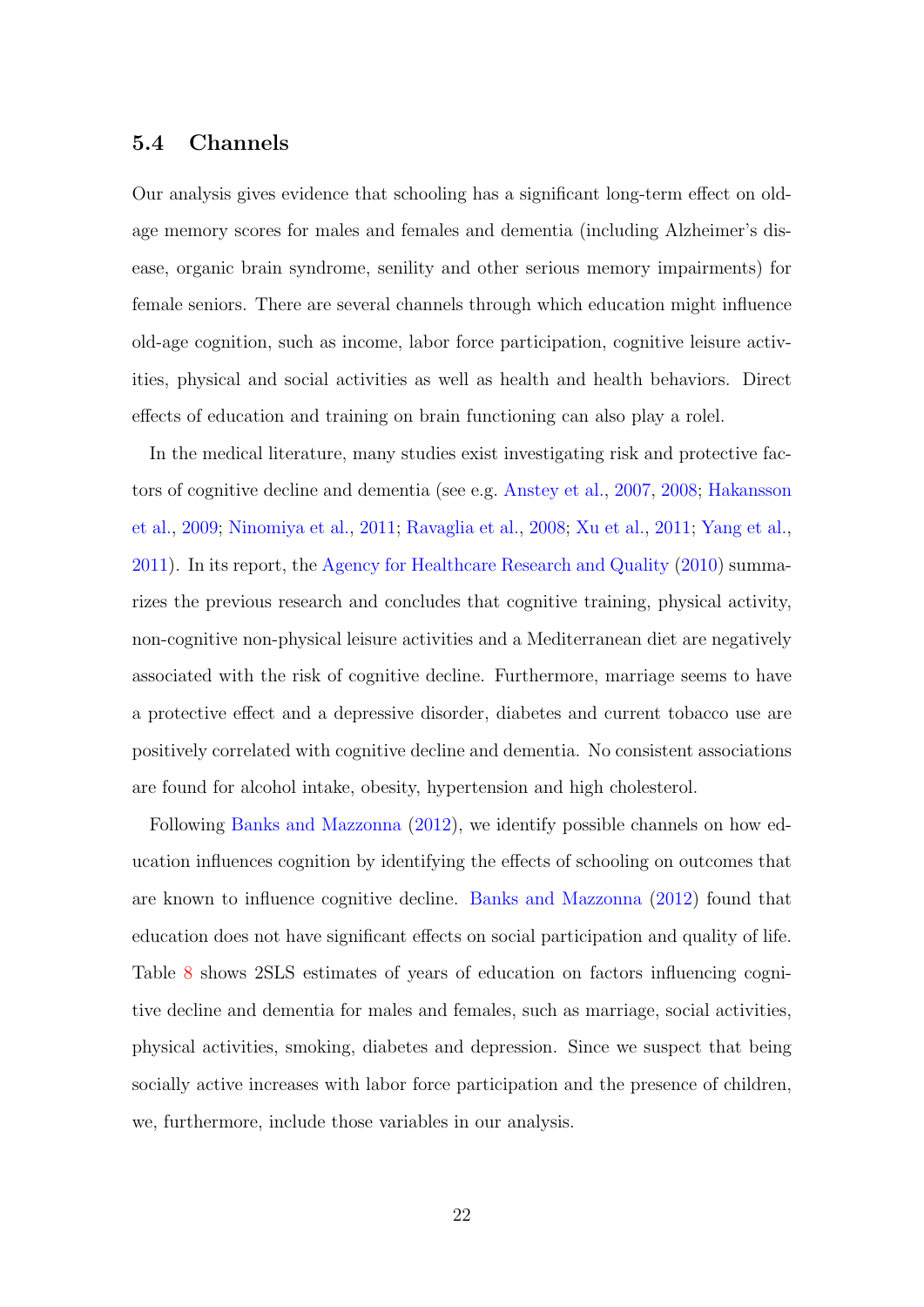<span id="page-24-0"></span>

|                                                                                                                                                                                                                                                                                                                                                                                                                                                                                                                                                                                                                                                                                                                                                                                                                                                                        | employed | married       | children      | in clubs              | $_{\rm socialy}$<br>active | vigorously<br>active                          | moderately<br>active                                                                                                       | smoking  | diabetes     | depressed                |
|------------------------------------------------------------------------------------------------------------------------------------------------------------------------------------------------------------------------------------------------------------------------------------------------------------------------------------------------------------------------------------------------------------------------------------------------------------------------------------------------------------------------------------------------------------------------------------------------------------------------------------------------------------------------------------------------------------------------------------------------------------------------------------------------------------------------------------------------------------------------|----------|---------------|---------------|-----------------------|----------------------------|-----------------------------------------------|----------------------------------------------------------------------------------------------------------------------------|----------|--------------|--------------------------|
| A: Males                                                                                                                                                                                                                                                                                                                                                                                                                                                                                                                                                                                                                                                                                                                                                                                                                                                               |          |               |               |                       |                            |                                               |                                                                                                                            |          |              |                          |
| Sample 10                                                                                                                                                                                                                                                                                                                                                                                                                                                                                                                                                                                                                                                                                                                                                                                                                                                              | 0.064    | 0.078         | 0.027         | 0.012                 | 0.022                      | 0.066                                         | 0.010                                                                                                                      | 0.017    | 0.028        | <b>1900</b>              |
|                                                                                                                                                                                                                                                                                                                                                                                                                                                                                                                                                                                                                                                                                                                                                                                                                                                                        | (0.045)  | $(0.035)$ **  | (0.024)       | (0.027)               | (0.036)                    | $(0.035)^*$                                   | (0.033)                                                                                                                    | (0.031)  | $(0.017)$ *  | $(0.025)$ **             |
| Observations                                                                                                                                                                                                                                                                                                                                                                                                                                                                                                                                                                                                                                                                                                                                                                                                                                                           | 1,058    | 4,076         | 4,064         | 4,020                 |                            | 1,065                                         | 1,066                                                                                                                      | 1,053    | 1,075        | 1,006                    |
| Sample 7                                                                                                                                                                                                                                                                                                                                                                                                                                                                                                                                                                                                                                                                                                                                                                                                                                                               | 0.059    | 0.098         | 0.045         | 0.019                 | $4,020$<br>$-0.005$        |                                               |                                                                                                                            | $-0.012$ |              | 0.060                    |
|                                                                                                                                                                                                                                                                                                                                                                                                                                                                                                                                                                                                                                                                                                                                                                                                                                                                        | (0.042)  | $(0.037)$ *** | $(0.026)$ *   | (0.027)               |                            | $\begin{array}{c} 0.024 \\ 0.028 \end{array}$ | $-0.021$<br>$(0.029)$                                                                                                      | (0.029)  | $(0.019)$ ** | $(0.027)$ **             |
| Observations                                                                                                                                                                                                                                                                                                                                                                                                                                                                                                                                                                                                                                                                                                                                                                                                                                                           | 3,168    | 3,186         | 3,172         | ,138                  | $\binom{0.037}{3,138}$     | ,175                                          | 3,176                                                                                                                      | 3,165    | 3,183        | ,130                     |
| Mean of outcome                                                                                                                                                                                                                                                                                                                                                                                                                                                                                                                                                                                                                                                                                                                                                                                                                                                        | 0.580    | 162.0         | 0.890         | 0.230                 | 0.518                      | 0.439                                         | 0.703                                                                                                                      | 0.310    | 0.087        | 0.143                    |
| <b>B</b> : Females                                                                                                                                                                                                                                                                                                                                                                                                                                                                                                                                                                                                                                                                                                                                                                                                                                                     |          |               |               |                       |                            |                                               |                                                                                                                            |          |              |                          |
| Sample 10                                                                                                                                                                                                                                                                                                                                                                                                                                                                                                                                                                                                                                                                                                                                                                                                                                                              | 0.053    | 0.078         | 0.074         | 0.048                 | 0.039                      | 0.015                                         | 0.028                                                                                                                      | 0.029    | 0.013        | 0.008                    |
|                                                                                                                                                                                                                                                                                                                                                                                                                                                                                                                                                                                                                                                                                                                                                                                                                                                                        | (0.069)  | $(0.045)$ *   | $(0.025)$ *** | (0.030)               | (0.034)                    | (0.035)                                       | (0.033)                                                                                                                    | (0.032)  | (0.015)      |                          |
| Observations                                                                                                                                                                                                                                                                                                                                                                                                                                                                                                                                                                                                                                                                                                                                                                                                                                                           | 1,881    | 4,888         | 4,877         | 4,849                 | 1,849                      | 1,888                                         | 4,888                                                                                                                      | 1.877    | 1,890        | $_{\rm 1,835}^{(0.041)}$ |
| Sample 7                                                                                                                                                                                                                                                                                                                                                                                                                                                                                                                                                                                                                                                                                                                                                                                                                                                               | 0.032    | 0.055         | 0.122         | 0.086                 | $-0.065$                   | 0.008                                         | $0.022\,$                                                                                                                  | 0.028    | 0.027        | 0.004                    |
|                                                                                                                                                                                                                                                                                                                                                                                                                                                                                                                                                                                                                                                                                                                                                                                                                                                                        | (0.078)  | (0.048)       | $(0.035)$ *** | $0.042$ <sup>**</sup> | (0.049)                    | (0.040)                                       | (0.043)                                                                                                                    | (0.037)  | (0.021)      | (0.055)                  |
| Observations                                                                                                                                                                                                                                                                                                                                                                                                                                                                                                                                                                                                                                                                                                                                                                                                                                                           | 3,807    | 3,811         | 3,803         | 3,778                 | 8,778                      | ,813                                          | 3,813                                                                                                                      | 8,803    | 8,816        | 3,770                    |
| Mean of outcome                                                                                                                                                                                                                                                                                                                                                                                                                                                                                                                                                                                                                                                                                                                                                                                                                                                        | 0.416    | 0.729         | 0.917         | 0.190                 | 0.501                      | 0.342                                         | 0.685                                                                                                                      | 0.226    | 0.061        | 0.279                    |
| NOTES: Outcome variables are defined as follows: employed (employed or self-employed), married (married and living with spouse), children (has children), in clubs<br>(gone to a sport, social or other club in the last month), socially active (done at least one social activity last month), vigorously active (engages in sports or vigorous<br>activities more than once a week), moderately active (engages in moderate activities more than once a week), smoking (is currently smoking), diabetes (was diagnosed<br>foreign born included in all regressions. Heteroscedasticity and cluster-robust standard errors in parentheses (clusters are country-cohorts).<br>statistical significance at the 1-percent, 5-percent and 10-percent level<br>with diabetes), depressed (scores >3 on EURO-D scale)<br>Each coefficient represents a separate linear 2SL |          |               |               |                       |                            |                                               | S regression. Country-, cohort-fixed effects, country-specific linear trends in cohorts, indicators for interview year and |          |              | ***, ** and * indicate   |

Table 8: 2SLS estimates of years of education on mediating outcomes Table 8: 2SLS estimates of years of education on mediating outcomes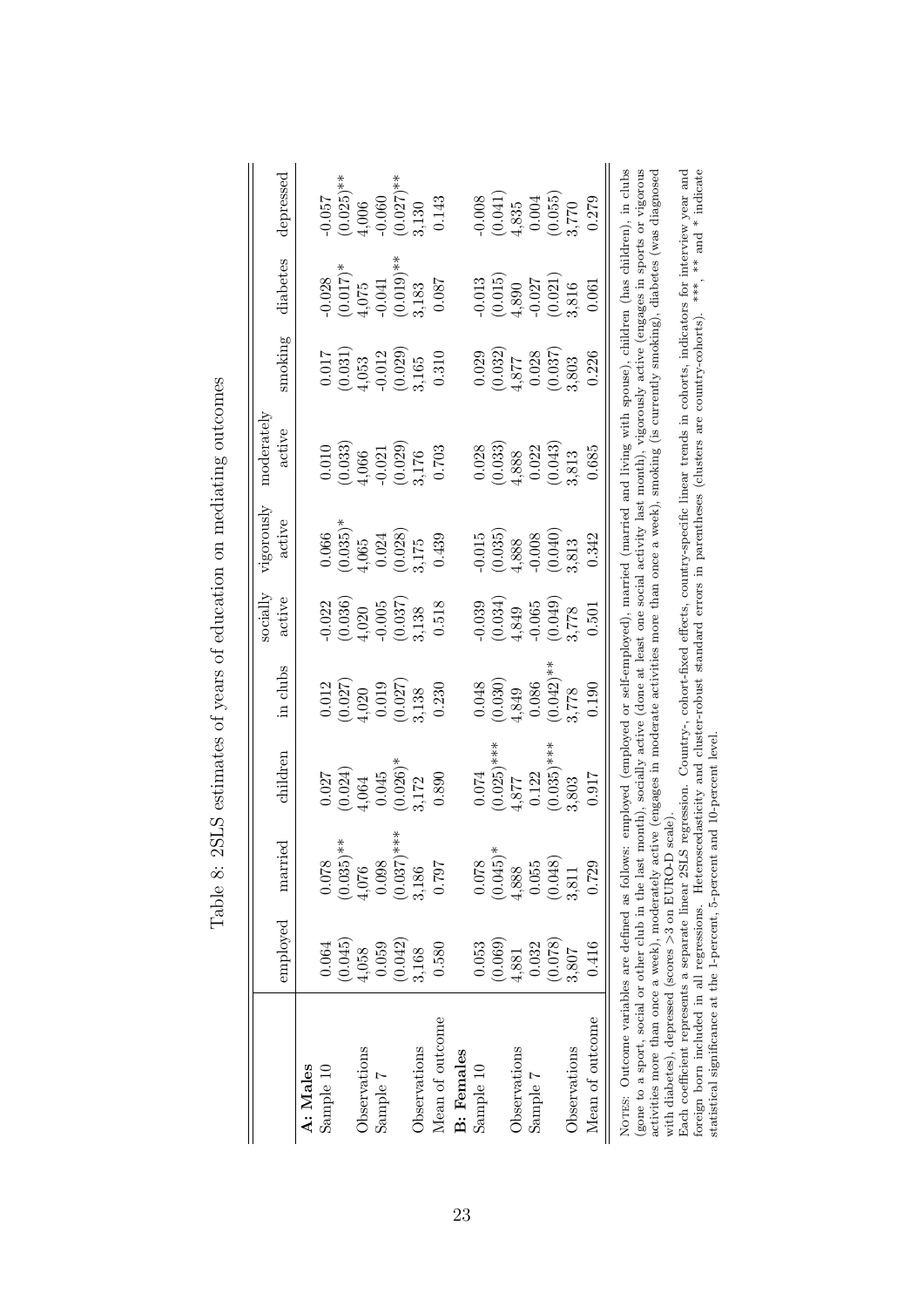As above, individual years of education are instrumented with mandatory years of schooling. For males, we find that education increases the chance of being married and decreases the risk for diabetes and depression. Among females, statistically significant effects are obtained for having children; education increases the probability of having children.[12](#page-25-1) Moreover, education causes also a higher participation in clubs for females, the effect is only statistically significant in the narrower sample.

While this evidence is only suggestive, it shows that some factors which are known from the epidemiological literature to cause or to be correlated with cognitive functioning for seniors are themselves caused by increases in schooling.

## <span id="page-25-0"></span>6 Conclusions

Improving cognitive functioning among seniors is important for the aging societies in Europe, but also for other parts of the world. For instance, China is expected to have an older age structure of the population than Europe within the next three or four decades [\(United Nations,](#page-31-8) [2011\)](#page-31-8). Senior Europeans (from Central and Northern parts) have - in a global perspective - a relatively high cognitive functioning level. Our evidence suggests that the relatively high schooling levels in these regions are an important reason for this.

In this study, we provide evidence of a causal link between schooling and old-age cognitive outcomes. Studying the effects of exogenous variation in individual years of schooling induced by compulsory schooling reforms in 6 European countries, we find strong evidence for a positive effect of education on memory performance, in particular delayed memory. One year of education increases the memory score by around 16% of the standard deviation. Similar effects for a smaller set of cognitive outcomes are obtained for individuals with low education in the United States [\(Glymour et al.,](#page-29-4) [2008\)](#page-29-4) and England [\(Banks and Mazzonna,](#page-27-1) [2012\)](#page-27-1). We do not find consistent effects

<span id="page-25-1"></span><sup>&</sup>lt;sup>12</sup>This surprising result might be related to the results obtained for marriage and is also obtained in [Fort et al.](#page-29-5) [\(2011\)](#page-29-5), who investigate compulsory schooling and fertility in more detail.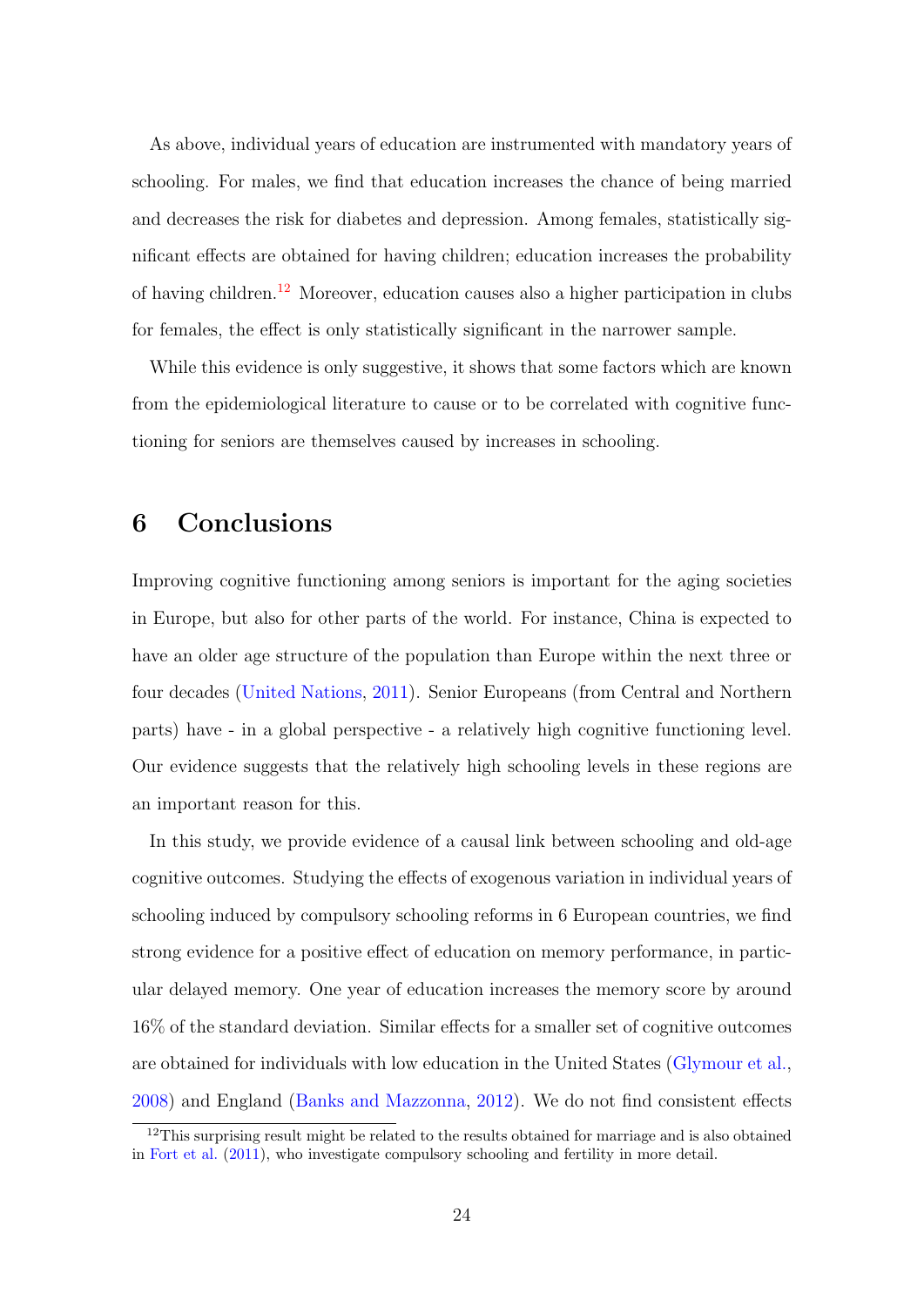on verbal fluency, numeracy and orientation to date. Moreover, our study indicates that longer schooling can lead to a significant decline in the prevalence of dementia among women. This is important as a growing incidence level of dementia is one of the most fundamental challenges faced by ageing economies [\(ADI,](#page-27-7) [2010\)](#page-27-7).

We investigate potential channels through which education might influence cognition by studying the effects of education on outcomes that are suspected to influence cognitive decline. While we do not find any causal effects of education on labor force participation, social and physical activities and smoking at older ages, we obtain positive significant estimates for having children among females and being married among male seniors. Furthermore, for male seniors we find negative effects of education on diabetes and depression. However, this evidence is suggestive only and we leave a more detailed analysis on the question how education influences cognitive decline for further research.

In sum, our study suggests that lengthening obligatory schooling can lead to long term improvements in cognitive ability and mental health. This matters as cognitive functioning is a precondition for the ability to work, to stay independent and healthy and to enjoy a good quality of life. Extensions of schooling can represent one important policy venue for improving economic and social prospects in a period of population ageing.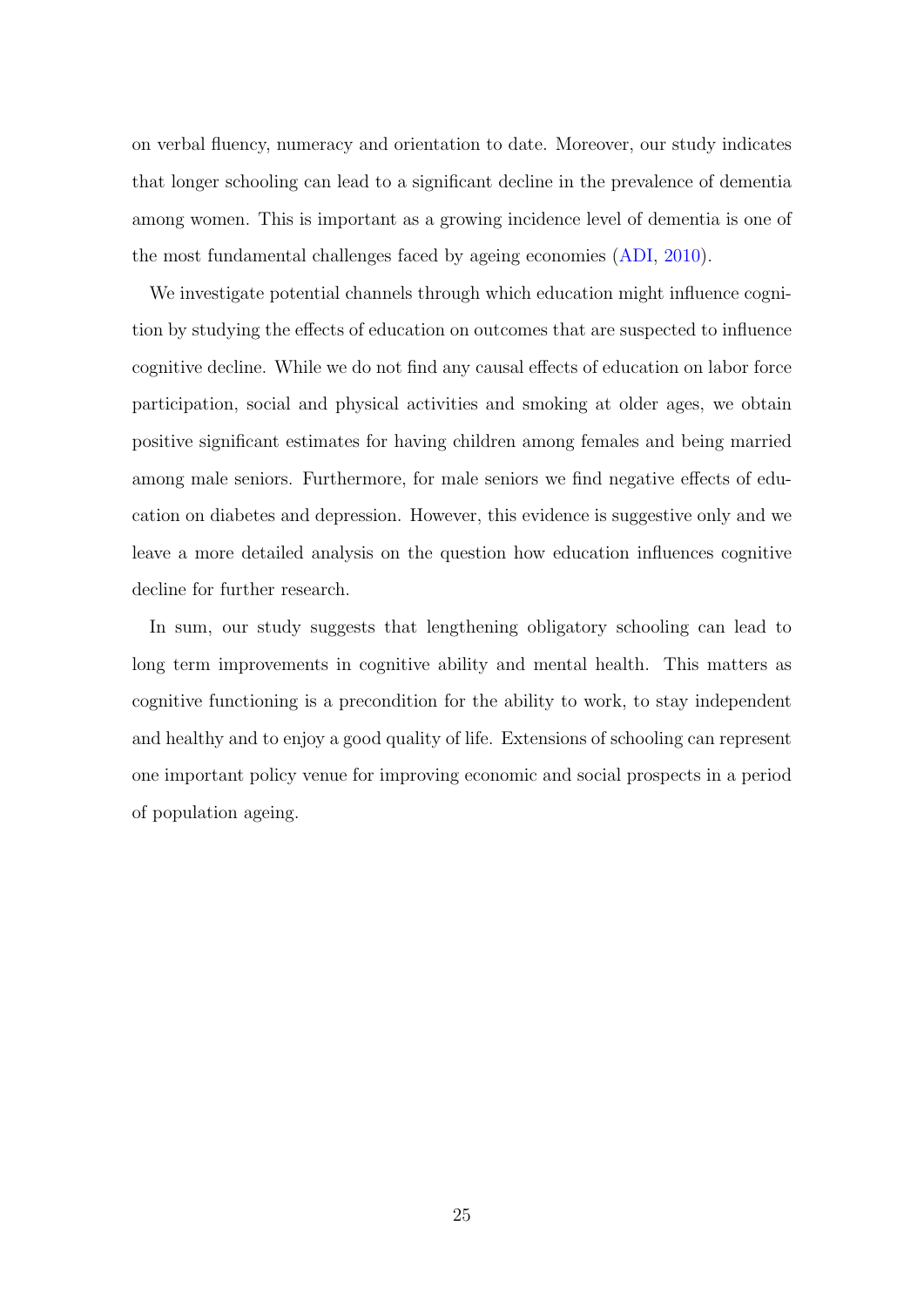## References

- <span id="page-27-7"></span>ADI (2010), World Alzheimer Report 2010. The global economic impact of Dementia, Alzheimer's Disease International.
- <span id="page-27-6"></span>Agency for Healthcare Research and Quality (2010), Preventing Alzheimer's disease and cognitive decline, AHRQ Pulication No. 10-E005.
- <span id="page-27-2"></span>Angrist, Joshua D., Guido W. Imbens and Donald B. Rubin (1996), 'Identification of causal effects using instrumental variables', Journal of the American Statistical Association **91**, 444-455.
- <span id="page-27-4"></span>Anstey, J. Kaarin, Chwee von Sanden, Agus Salim and Richard O'Kearney (2007), 'Smoking as a risk factor for dementia and cognitive decline: A meta-analysis of prospective studies', American Journal of Epidemiology 166(4), 367–378.
- <span id="page-27-5"></span>Anstey, J. Kaarin, Darren M. Lipnicki and Lee-Fay Low (2008), 'Cholesterol as a risk factor for dementia and cognitive decline: A systematic review of prospective studies with meta-analysis', American Journal of Geriatric Psychiatry 16(5), 343– 354.
- <span id="page-27-1"></span>Banks, James and Fabrizio Mazzonna (2012), 'The effect of education on old age cognitive abilities: Evidence from a Regression Discontinuity design', Economic Journal 122, 418–448.
- <span id="page-27-3"></span>Black, Sandra E., Paul J. Devereux and Kjell G. Salvanes (2008), 'Staying in the classroom and out of the maternity ward? The effect of compulsory schooling laws on teenage births', Economic Journal 118(July), 1025–1054.
- <span id="page-27-0"></span>Brinch, C. and T. Galloway (2012), 'Schooling in adolescence raises IQ scores', Proceedings of the National Academy of Science 109(2), 425–430.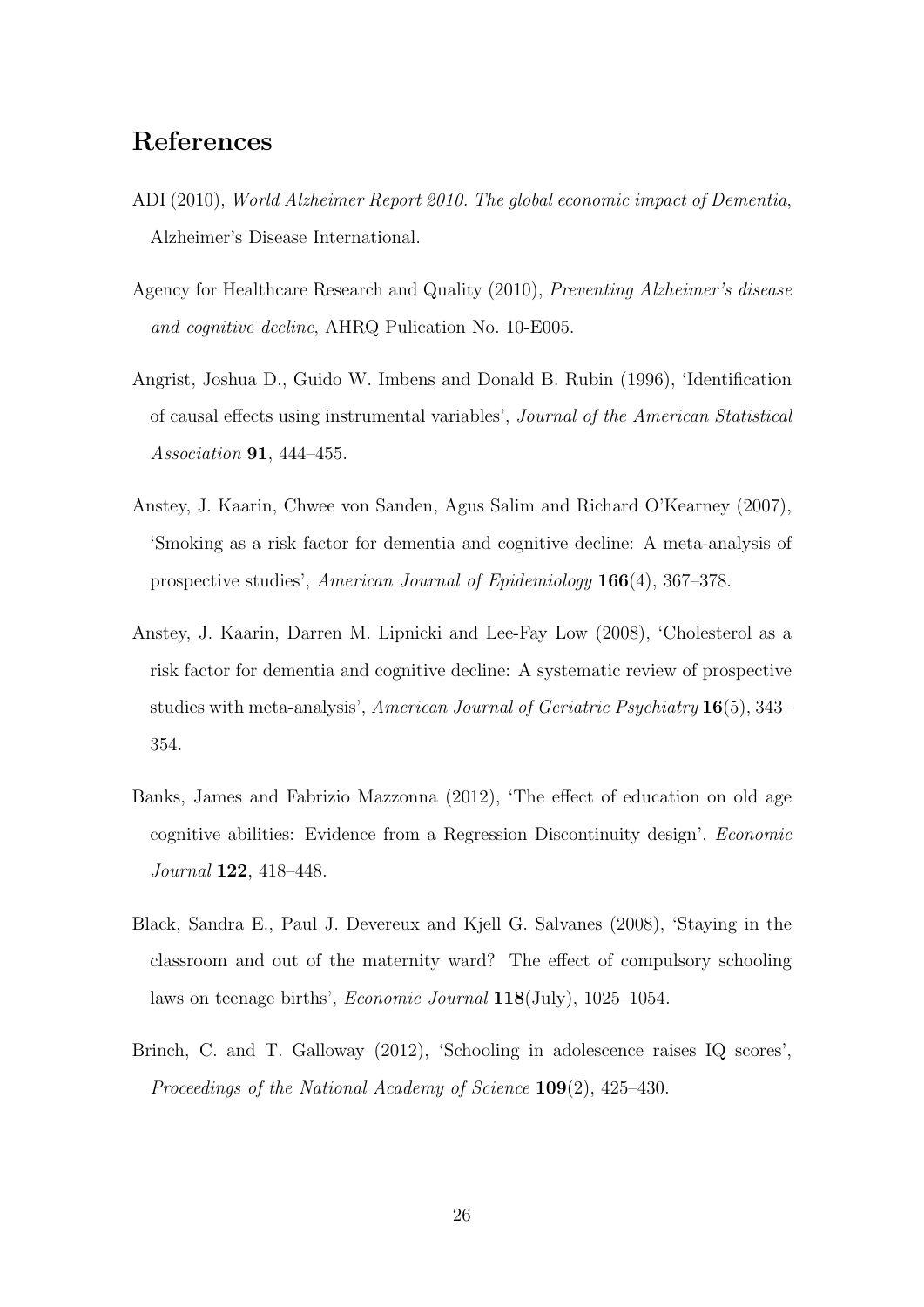- <span id="page-28-1"></span>Brookmeyer, Ron, Elizabeth Johnson, Kathryn Ziegler-Graham and H. Michael Arrighi (2007), 'Forecasting the global burden of alzheimer's disease', Alzheimer's  $\mathcal{B}$ Dementia: The Journal of the Alzheimer's Association 3(3), 186–191.
- <span id="page-28-8"></span>Brunello, Giorgio, Daniele Fabbri and Margherita Fort (2012, forthcoming), 'The causal effect of education on the body mass: Evidence from Europe', Journal of Labor Economics .
- <span id="page-28-6"></span>Brunello, Giorgio, Margherita Fort and Guglielmo Weber (2009), 'Changes in compulsory schooling, education and the distribution of wages in Europe', Economic Journal 119(March), 516–539.
- <span id="page-28-7"></span>Brunello, Giorgio, Margherita Fort, Nicole Schneeweis and Rudolf Winter-Ebmer (2011), 'The causal effect of education on health: What's the role of health behaviors?'. Instistute for the Study of Labor (IZA, Bonn) Discussion Paper No. 5944.
- <span id="page-28-3"></span>Cagney, K. and D. Lauderdale (2002), 'Education, wealth and cognitive function in later life', Journal of Gerontology: Psychological Sciences 57B, 163–172.
- <span id="page-28-4"></span>Cascio, E.U. and E.G. Lewis (2006), 'Schooling and the armed forces qualifying test. Evidence from school-entry laws', Journal of Humam Resources 41, 294–318.
- <span id="page-28-2"></span>Deary, I., M. Whiteman, J. Starr, L. Whalley and H. Fox (2004), 'The impact of childhood intelligence on later life: Following up the Scottish mental surveys of 1932 and 1947', Journal of Personality and Social Psychology 86(1), 130–147.
- <span id="page-28-0"></span>Engelhardt, H., I. Buber, V. Skirbekk and A. Prskawetz (2010), 'Social involvement, behavioural risks and cognitive functioning among older people', Ageing and Society 30, 779–809.
- <span id="page-28-5"></span>Falch, T. and S. Massih (2011), 'The effect of education on cognitive ability', *Eco*nomic Inquiry 49, 838–856.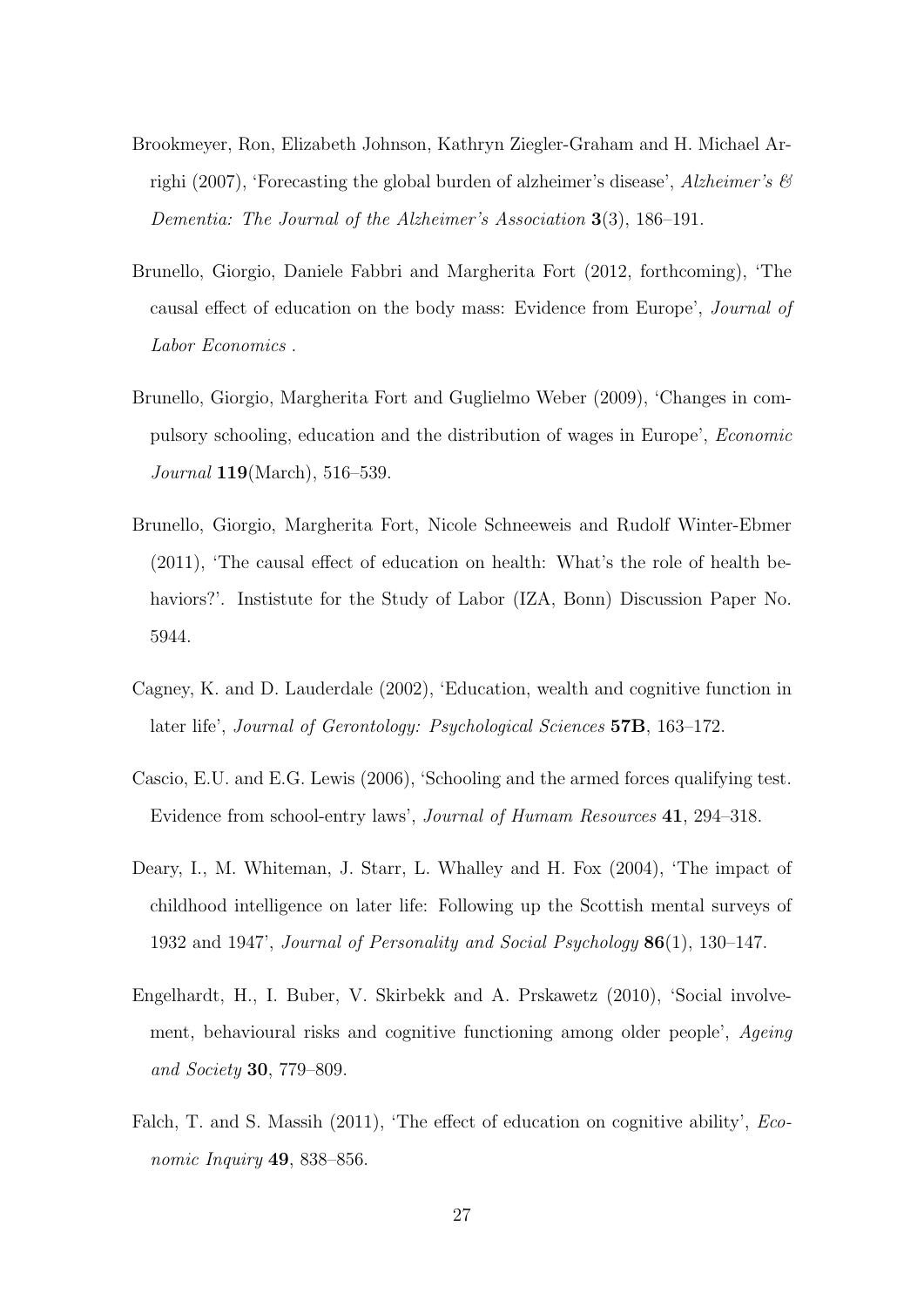- <span id="page-29-5"></span>Fort, Margherita, Nicole Schneeweis and Rudolf Winter-Ebmer (2011), 'More schooling, more children: Compulsory schooling reforms and fertility in Europe'. Instistute for the Study of Labor (IZA, Bonn) Discussion Paper No. 6015.
- <span id="page-29-7"></span>Garrouste, Christelle (2010), 100 years of educational reforms in Europe: A contextual database, European Commission Joint Research Center, Luxembourg: Publications Office of the European Union.
- <span id="page-29-4"></span>Glymour, M. M., I. Kawachi, C. S. Jencks and L. F. Berkman (2008), 'Does childhood schooling affect old age memory or mental status? Using state schooling laws as natural experiments', Journal of Epidemiology and Community Health 62, 532–537.
- <span id="page-29-6"></span>Hakansson, Krister, Suvio Rovio, Eeva-Liisa Helkala, Anna-Riitta vilska, Bengt Winblad, Hilkka Soininen, Aulikki Nissinen, Abdul H. Mohammed and Miia Kivipelto (2009), 'Association between mid-life marital status and cognitive function in later life: Population based cohort study', British Medical Journal 339, 1–8.
- <span id="page-29-2"></span>Haworth, C., P. Daleb and R. Plomin (2008), 'A twin study into the genetic and environmental influences on academic performance in science in nine year old boys and girls', International Journal of Science Education 30(8), 1003–1025.
- <span id="page-29-1"></span>Husén, T. and A. Tuijnman (1991), 'The contribution of formal schooling to the increase in intellectual capital', Educational Researcher 20(7), 17–25.
- <span id="page-29-3"></span>Katzman, R. (1993), 'Education and the prevalence of dementia and alzheimer's disease', Neurology 43, 13–20.
- <span id="page-29-0"></span>Lindenberger, U. and P. Ghisletta (2009), 'Cognitive and sensory declines in old age: Gauging the evidence for a common cause', *Psychology and Aging*  $24(1)$ , 1–16.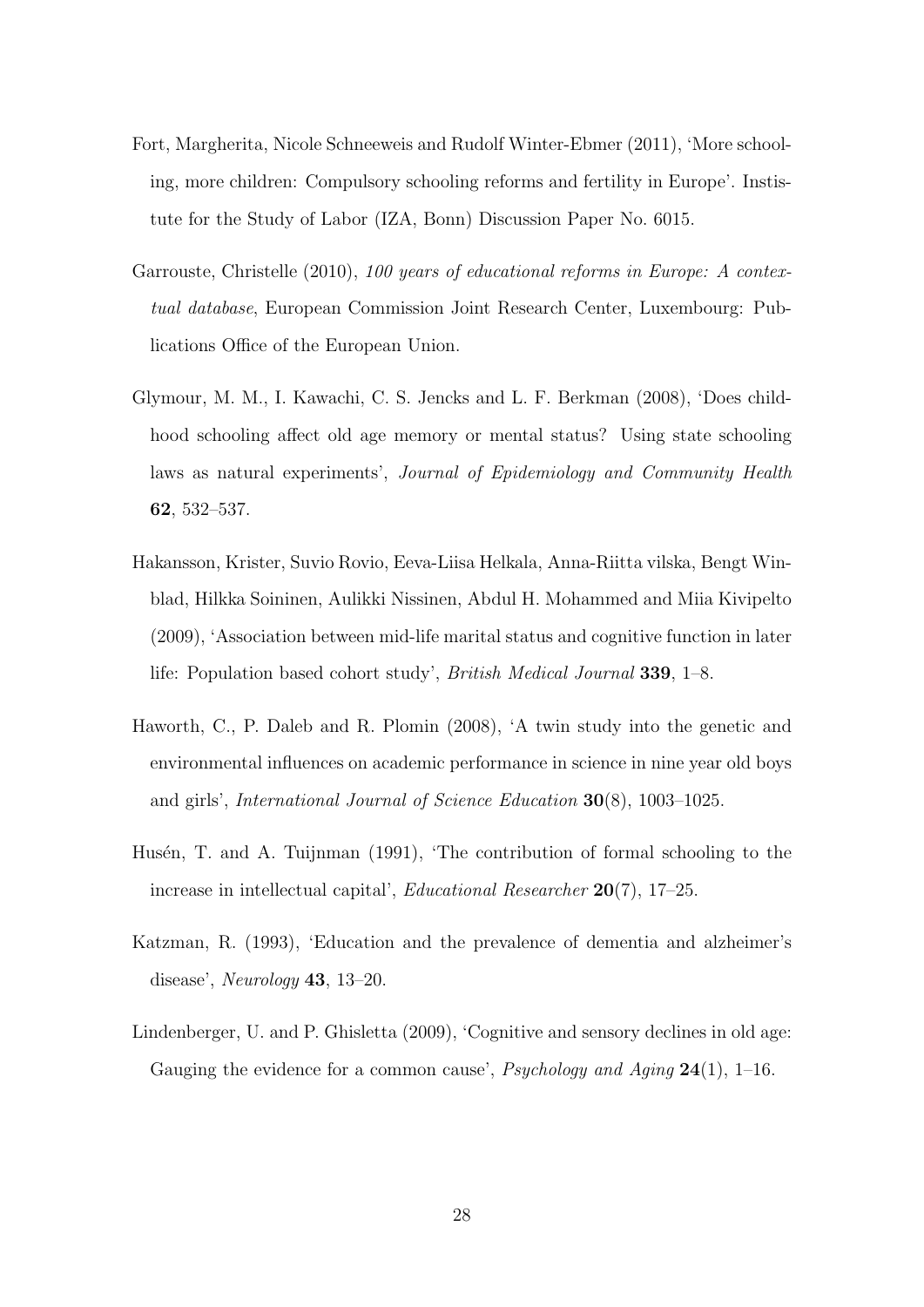- <span id="page-30-6"></span>Mårtensson, Johan, Johan Eriksson, Nils Christian Bodammer, Magnus Lindgren, Mikael Johansson, Lars Nyberg and Martin L övdén  $(2012)$ , 'Growth of languagerelated brain areas after foreign language learning', NeuroImage 63(1), 240–244.
- <span id="page-30-1"></span>Maurer, J. (2011), 'Education and male-female differences in later-life cognition: International evidence from Latin America and the Caribbean', Demography 48, 915–930.
- <span id="page-30-2"></span>Mura, T., J.-F. Dartigues and C. Berr (2010), 'How many dementia cases in France and Europe? Alternative projections and scenarios 2010-2050', European Journal of Neurology 17(2), 252–259.
- <span id="page-30-4"></span>Neisser, U., B. Boodoo, T. Bouchard, A. Boykin, B. Brody, S. Ceci, D. Halpern, J. Loehlin, R. Perloft and S. Sternberg (1997), 'Intelligence: Knowns & unknowns', Annual Progress in Child Psychiatry & Child Development pp. 95–134.
- <span id="page-30-7"></span>Ninomiya, Toshiharu, Tomoyuki Ohara, Yoichiro Hirakawa, Daigo Yoshida, Yasufumi Doi, Jun Hata, Shigenobu Kanba, Toru Iwaki and Yutaka Kiyohara (2011), 'Midlife and late-life blood pressure and dementia in Japanese elderly: The Hisayama study', Hypertension 58, 22–28.
- <span id="page-30-5"></span>Nisbett, R. (2009), Intelligence and How to Get It: Why Schools and Cultures Count, WW Norton, New York.
- <span id="page-30-3"></span>Nisbett, R., J. Aronson, C. Blair, W. Dickens, J. Flynn, D. Halpern and E. Turkheimer (2012), 'Intelligence: New findings and theoretical developments', American Psychologist  $67(2)$ , 130–159.
- <span id="page-30-0"></span>OECD (2006), Live longer, work longer. Ageing and Employment Policies, Organisation for Economic Cooperation and Development, Paris.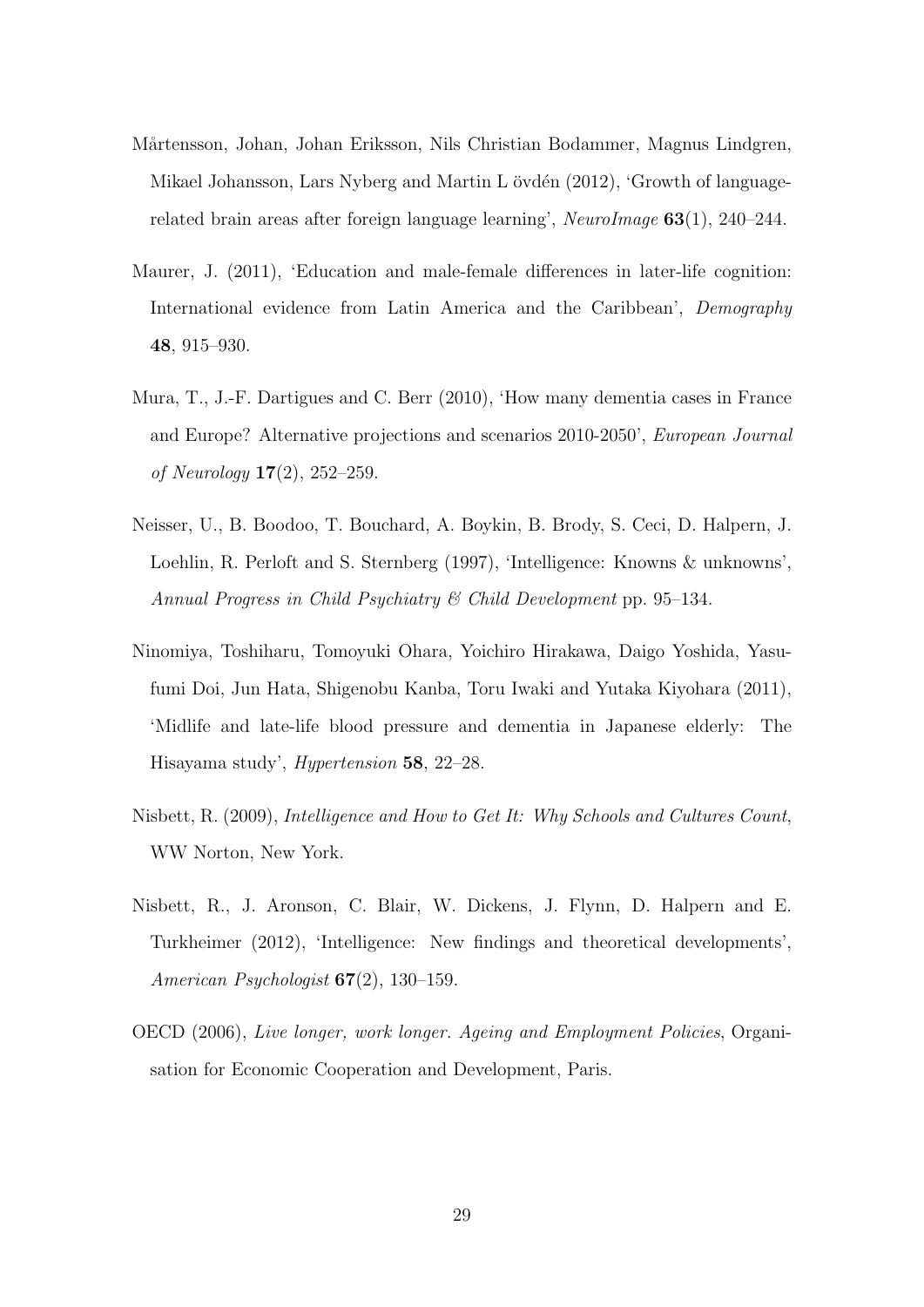- <span id="page-31-7"></span>Ravaglia, G., P. Forti, A. Lucicesare, N. Pisacane, E. Rietti, M. Bianchin and E. Dalmonte (2008), 'Physical activity and dementia risk in the elderly: Findings from a prospective Italian study', Neurology  $70(19)$ , 1786–1794.
- <span id="page-31-4"></span>Richards, Marcus and Stephanie L. Hatch (2011), 'A life course approach to the development of mental skills', The Journals of Gerontology Series B: Psychological Sciences and Social Sciences  $66B(\text{supp1 1}), i26-i35.$
- <span id="page-31-3"></span>Salthouse, Timothy (2010), Major Issues in Cognitive Aging, Oxford Psychology Series.
- <span id="page-31-0"></span>Sanderson, Warren C. and Sergei Scherbov (2005), 'Average remaining lifetimes can increase as human populations age', Nature 435(7043), 811–813.
- <span id="page-31-2"></span>Schmidt, F. and J. Hunter (2004), 'General mental ability in the world of work: Occupational attainment and job performance', Journal of Personality and Social  $Psychology 86(1), 162–173.$
- <span id="page-31-5"></span>Schooler, C., M. Mulatu and G. Oates (1999), 'The continuing effects of substantively complex work in the intellectual functioning of older workers', Psychology and Aging  $14(3)$ ,  $483-506$ .
- <span id="page-31-1"></span>Skirbekk, Vegard, Elke Loichinger and Daniela Weber (2012), 'Variation in cognitive functioning as a refined approach to comparing aging across countries', *Proceedings* of the National Academy of Sciences 109(3), 770–774.
- <span id="page-31-6"></span>Thorvaldsson, Valgeir, Scott M. Hofer, Stig Berg and Boo Johansson (2006), 'Effects of repeated testing in a longitudinal age-homogeneous study of cognitive aging', The Journals of Gerontology Series B: Psychological Sciences and Social Sciences 61(6), 348–354.
- <span id="page-31-8"></span>United Nations (2011), World Population Prospects, United Nations Population Division.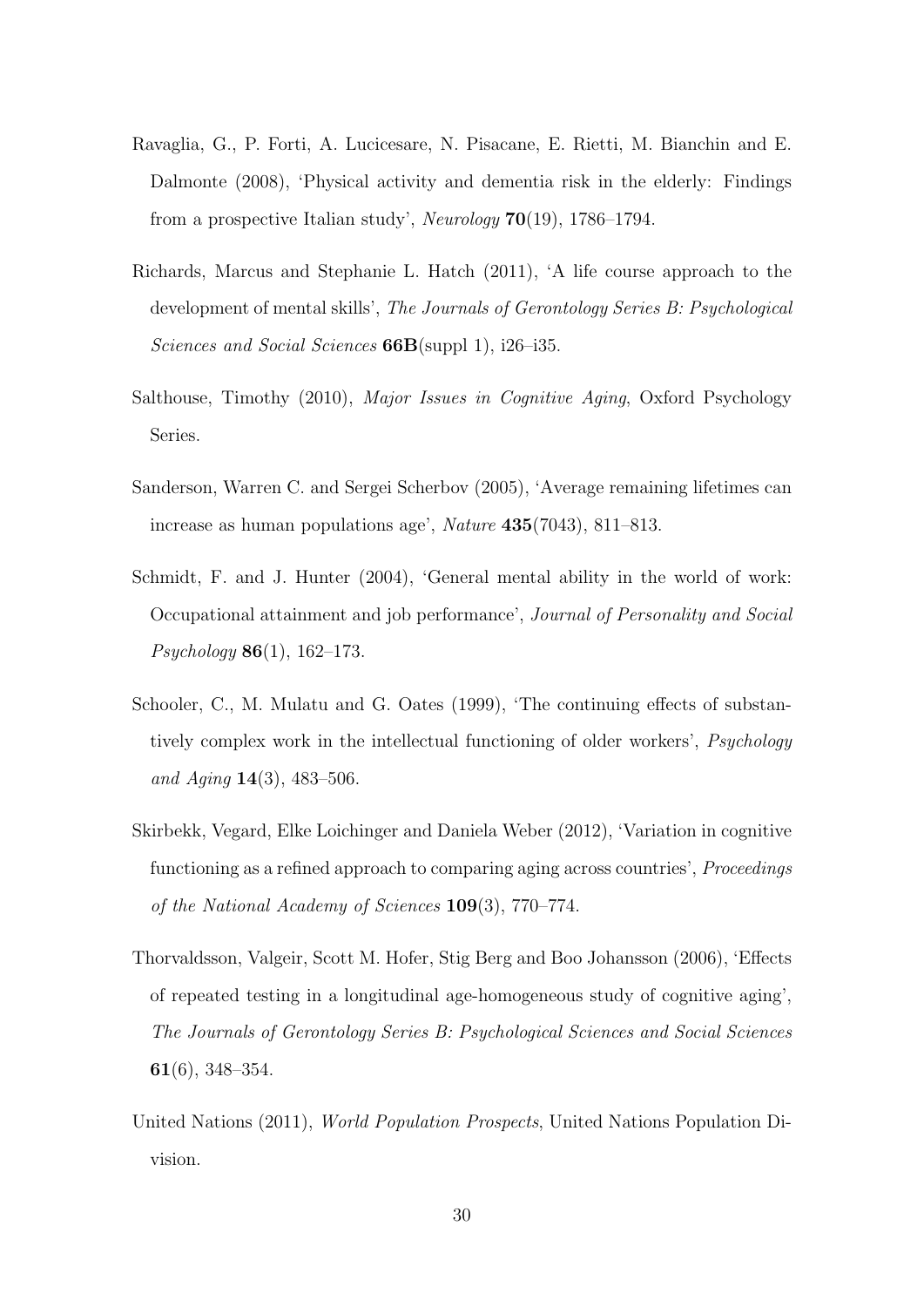- <span id="page-32-0"></span>Warr, P. (1994), Age and employment, Consulting Psychologist Press, Thousand Oaks, California, pp. 485–550.
- <span id="page-32-2"></span>Whalley, Lawrence J and Ian J Deary (2001), 'Longitudinal cohort study of childhood IQ and survival up to age 76', British Medical Journal 322(7290), 819.
- <span id="page-32-3"></span>Xu, W. L., A. R. Atti, M. Gatz, N. L. Pedersen, B. Johannson and L. Fratiglioni (2011), 'Midlife overweight and obesity increase late-life dementia risk: A population-based twin study', Neurology 76(18), 1568–1574.
- <span id="page-32-4"></span>Yang, Yuan-Han, Catherine M. Roe and John C. Morris (2011), 'Relationship between late-life hypertension, bood pressure, and Alzheimer's disease', American Journal of Alzheimer's Disease and Other Dementias 26(6), 457-462.
- <span id="page-32-1"></span>Yount, K. M. (2008), 'Gender, resources across the life cycle, and cognitive functioning in Egypt', Demography 45, 907–926.